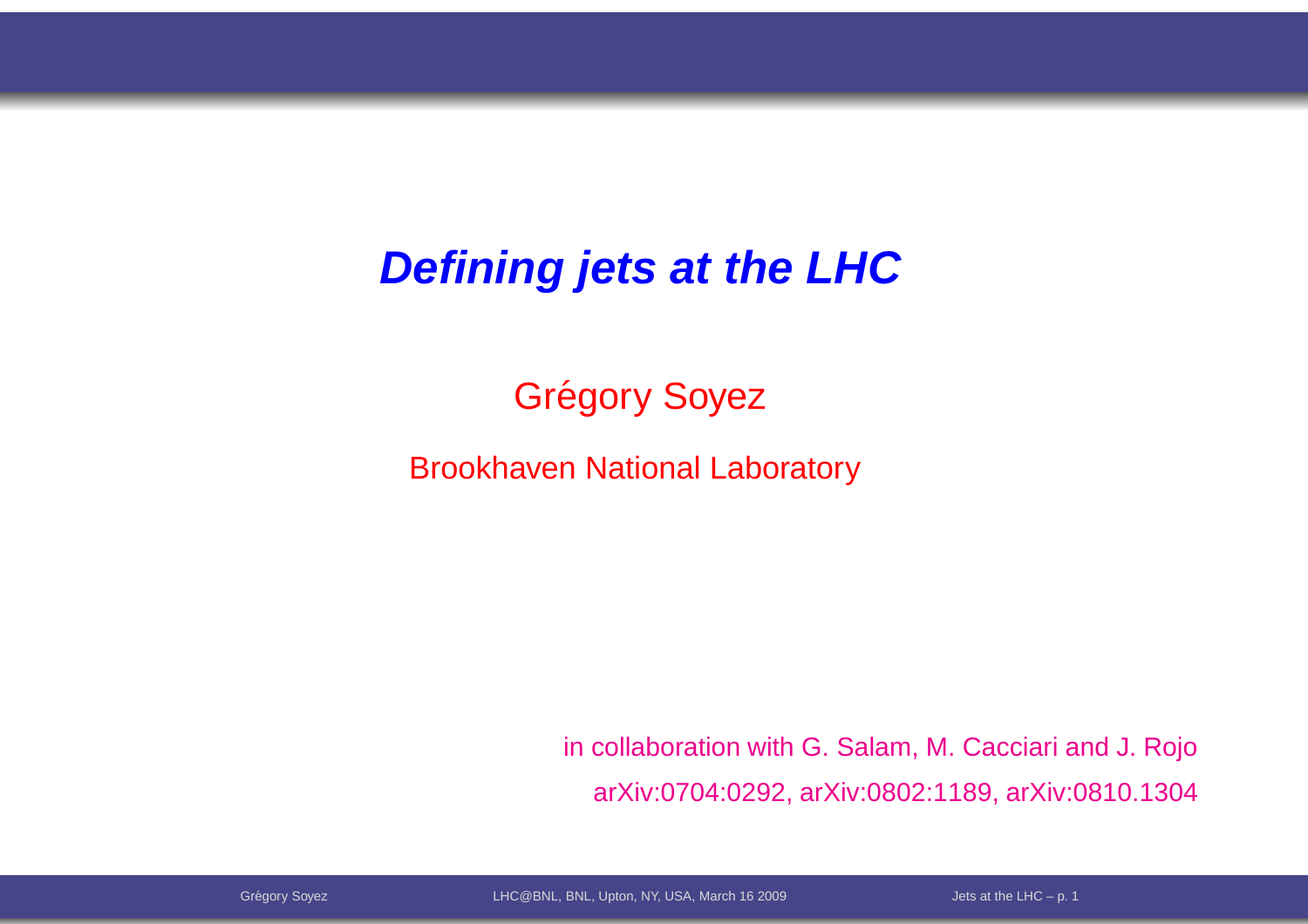QCD probability for gluon emission (angle  $\theta$  and  $\bot$ -mom.  $k_t$ ):

$$
dP \propto \alpha_s \frac{d\theta}{\theta} \frac{dk_t}{k_t}
$$

Two divergences:



collinear

soft

Divergences cancelled by virtual corrections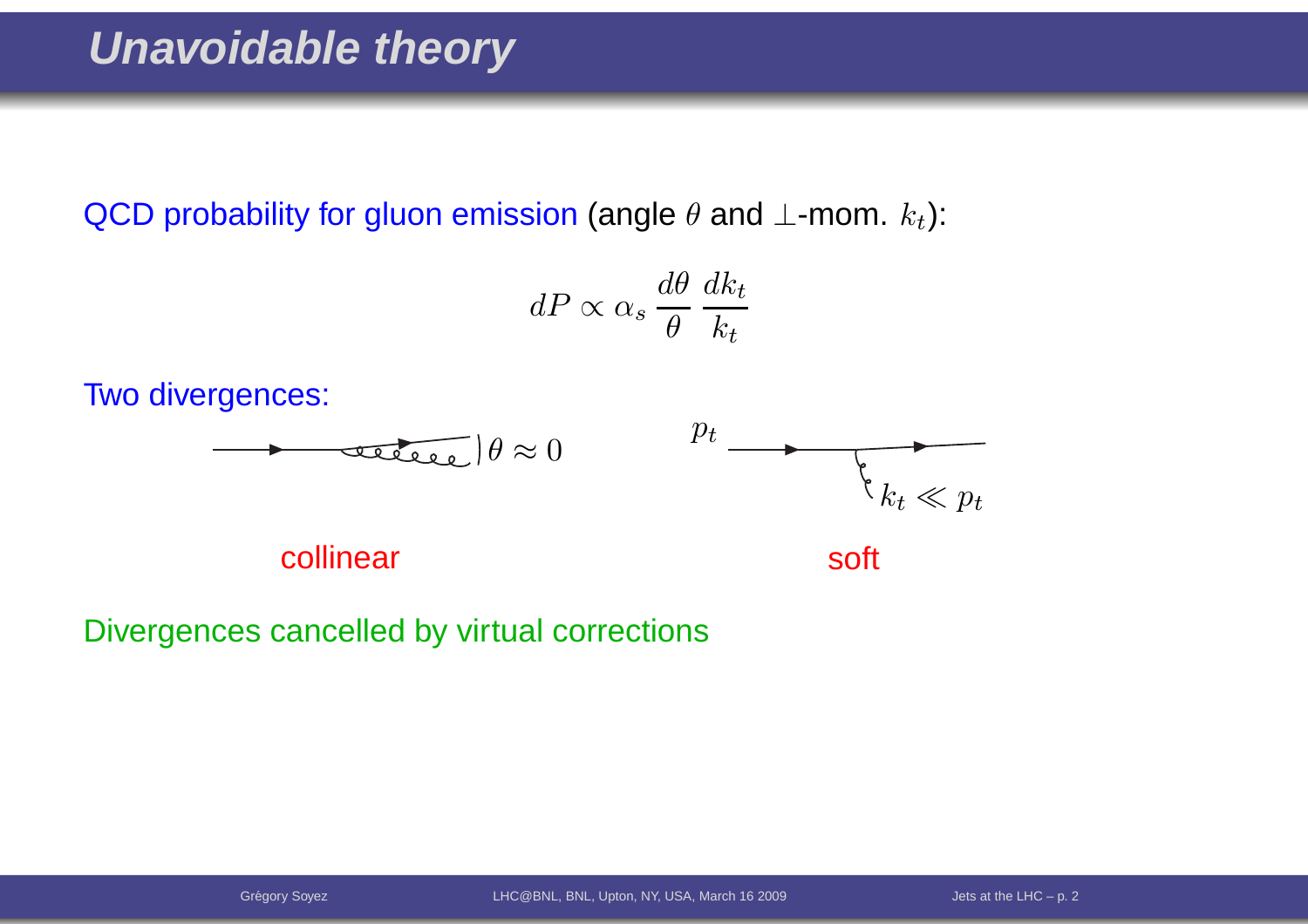### **Motivation: why QCD?**

Lot of QCD in the final-state at the LHC

- QCD studies: e.g.  $t \to b q \bar{q}$  $\bullet$
- new physics:
	- $H\rightarrow b\overline{b}$
	- $Z'\to q\bar{q}$
	- $\mathsf{SUSY}\to\mathsf{QCD}$
- backgrounds: e.g.  $gg\to b\bar{b},...$

 $\Rightarrow$  Huge effort to compute multileg/NLO processes in pQCD ( $\sim$  $\sim$  100 M\$)

This talk: how to avoid wasting that effort, in the optimal way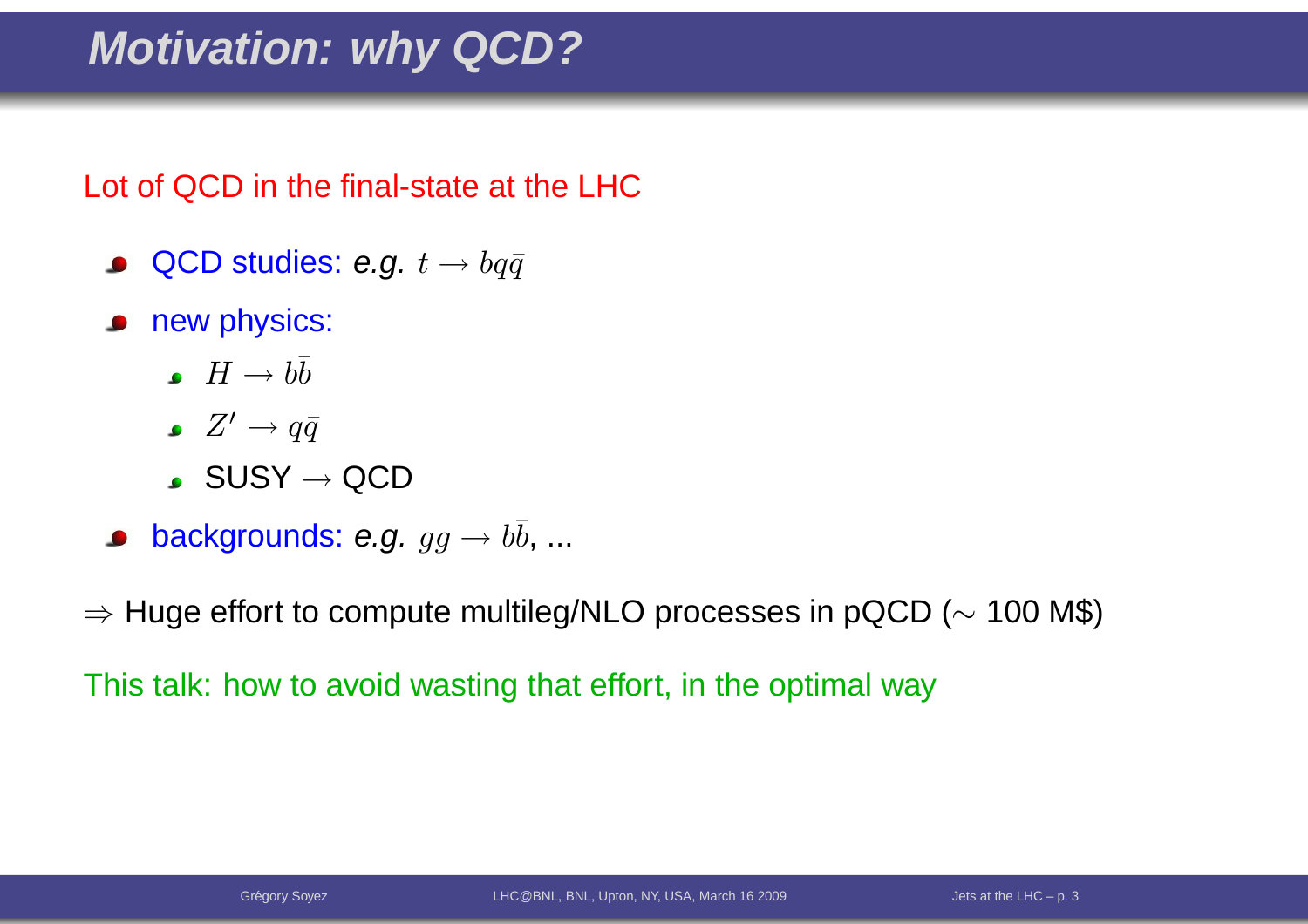### **Motivation: why jets**

# $\textsf{Collinear}\ \textsf{divergence} \Rightarrow \textsf{QCD}\ \textsf{produces}\ \textsf{``jetty''}\ \textsf{showers}$

#### Example: LEP (OPAL) events



2 jets 3 jets

"Jets"≡ bunch of collimated particles ∼= $\cong$  hard partons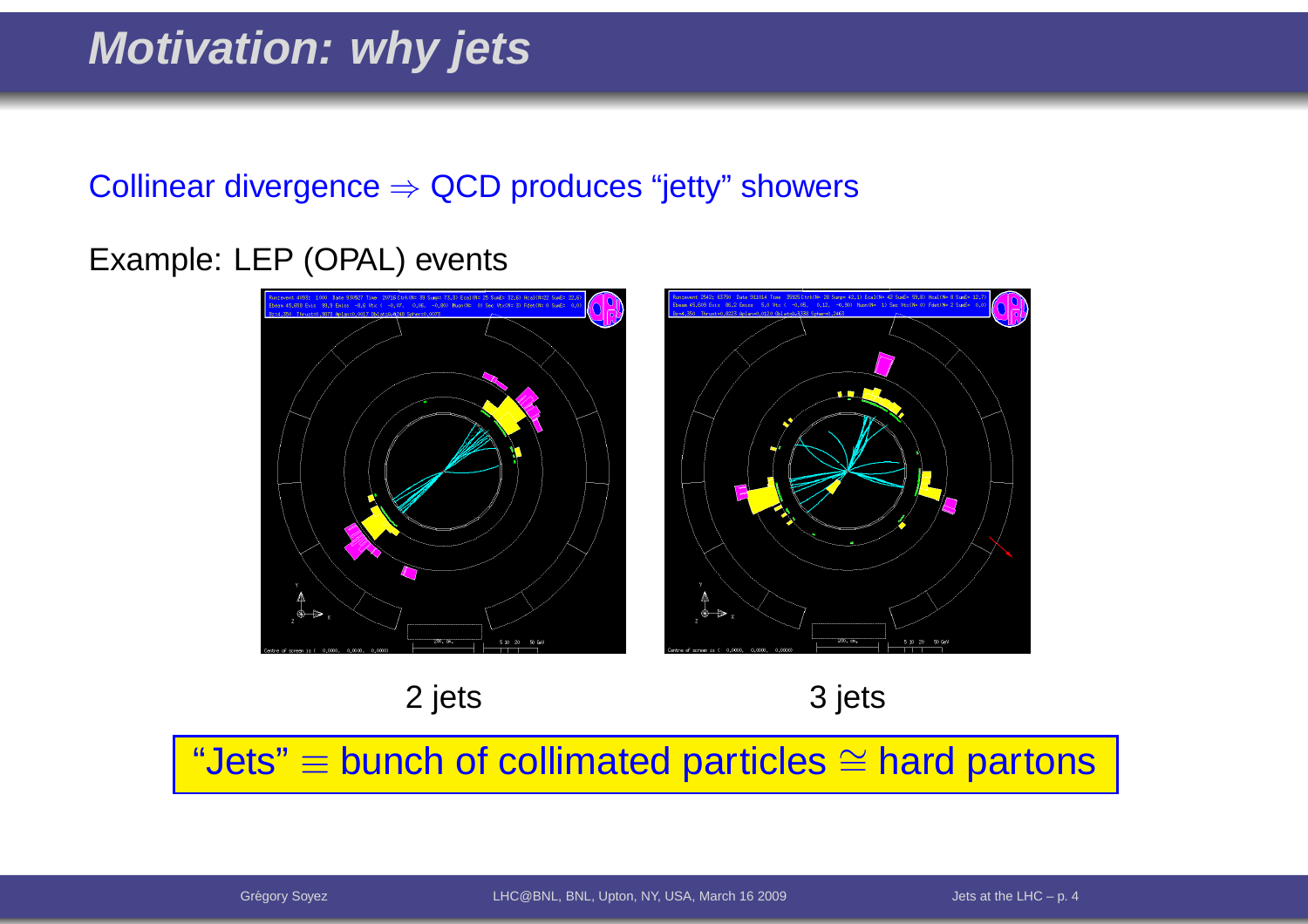#### **Motivation: why jets**

 $\textsf{Collinear}\ \textsf{divergence} \Rightarrow \textsf{QCD}\ \textsf{produces}\ \textsf{``jetty''}\ \textsf{showers}$ 

"Jets"≡ bunch of collimated particles ∼= $\cong$  hard partons

BUT

- <sup>a</sup> "parton" is an ambiguous concept (NLO) $\bullet$
- **•** "collinear" has some arbitraryness



# $\Rightarrow$  Different jet definitions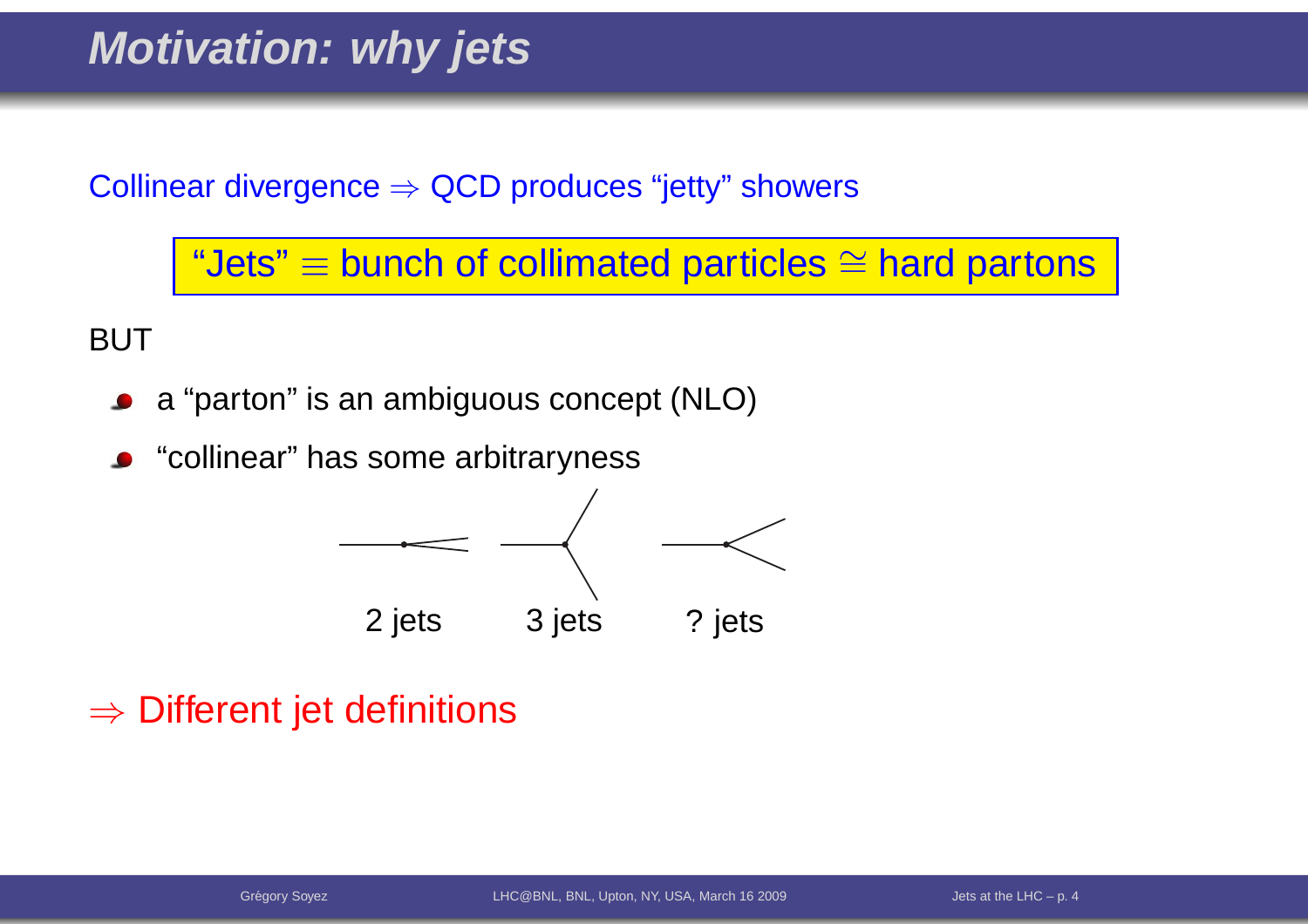#### Recombination:

- $k_t$  algorithm  $\bullet$
- Cambridge/Aachen alg.  $\bullet$

- **CDF JetClu**
- **CDF** MidPoint
- **DO** (run II) Cone
- **•** PxCone
- **ATLAS Cone**
- **CMS** Iterative Cone
- **•** PyCell/CellJet
- **S** GetJet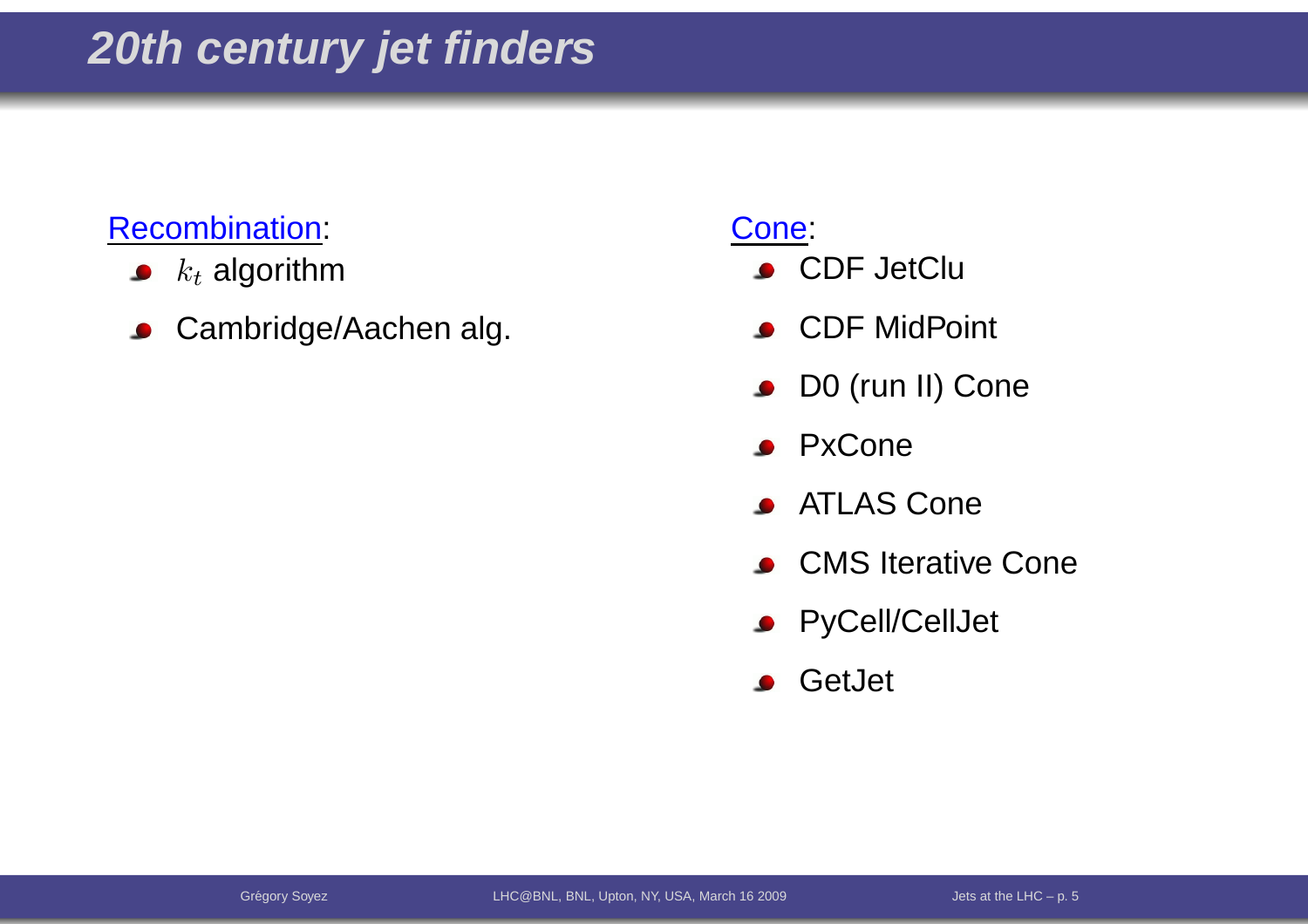#### **20th century jet finders**

#### Recombination:

- $k_t$  algorithm
- Cambridge/Aachen alg.

Cones and the cones of the cones of the cones of the cones of the cones of the cones of the cones of the cones<br>Cones of the cones of the cones of the cones of the cones of the cones of the cones of the cones of the cones <u>ldea</u>: undo the showering

#### $\sqrt{ }$ **Successively**

- $\bullet$  find the closest pair of particles
- $\overline{C}$  (right)  $\bullet$  recombine them

#### Distance:

 $k_t\colon$ 

 $\begin{pmatrix} 1 & 2 \\ 1 & 2 \end{pmatrix}$  $\mathcal{C}^{(c)}$  is  $\mathcal{C}^{(c)}$  is  $\mathcal{C}^{(c)}$ . Cam/Aachen: $d_{i,j} = \mathsf{min}(k_t^2)$  $_{t,i}^2,k_t^2$  $_{t,j}^{2})(\Delta \phi_{i}^{2}% ,\Delta \phi_{i}^{2})\cdot\Delta \phi_{i}^{2}$  $_{i,j}^2+\Delta y_{i,j}^2$  $_{i,j}^{2})$ 

$$
d_{i,j} = \Delta \phi_{i,j}^2 + \Delta y_{i,j}^2
$$

stop at a distance  $R$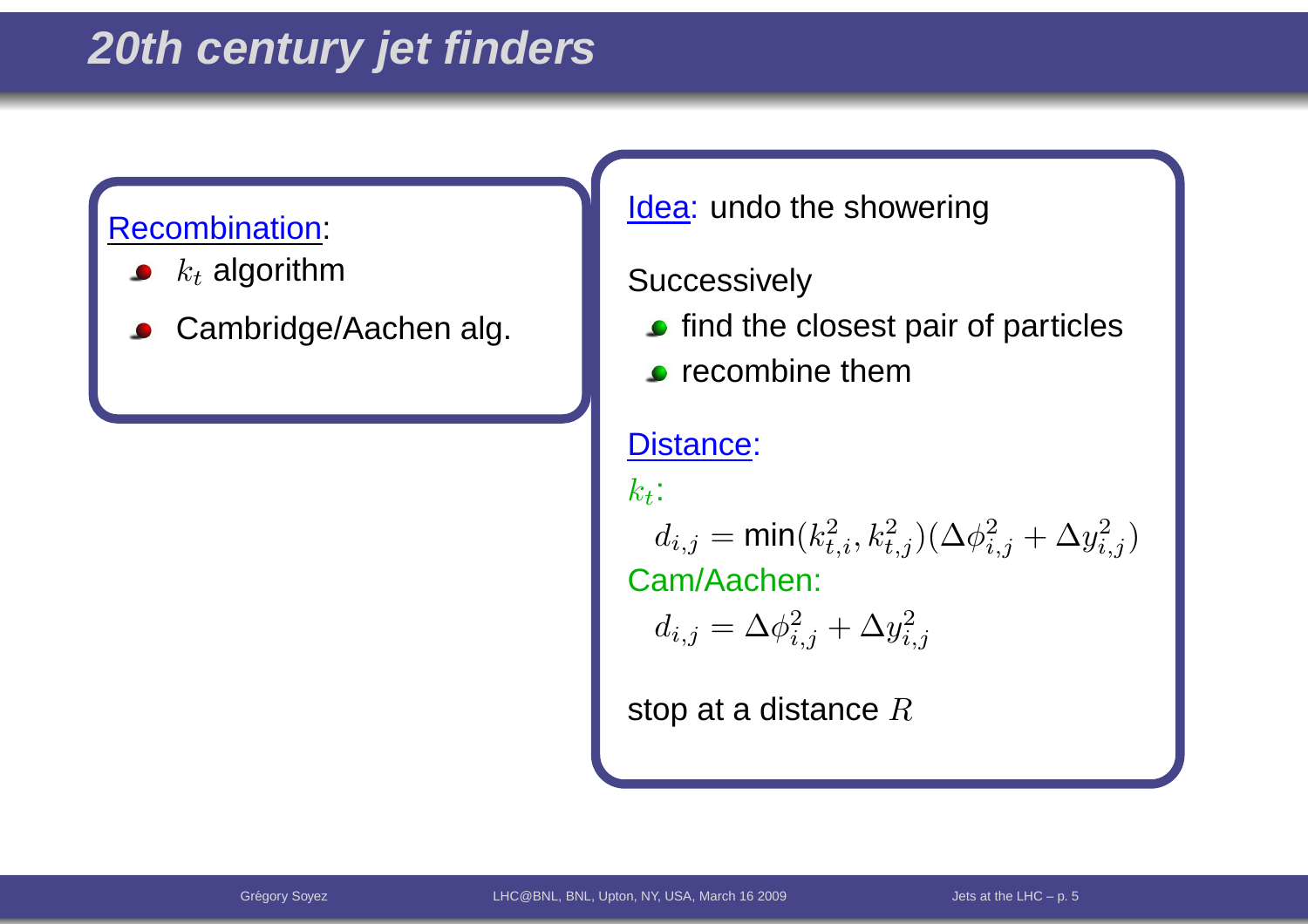#### $\frac{r}{r}$  as  $\frac{r}{r}$  and  $\frac{r}{r}$  and  $\frac{r}{r}$  and  $\frac{r}{r}$  and  $\frac{r}{r}$  and  $\frac{r}{r}$ <u>ldea</u>: dominant flow of energy

Stable cone (radius  $R$ ):

sum of particles in the cone points towards the cone centre

All these are <mark>iterative cones:</mark>

- **s** start from a seed
- **o** iterate until stable
- $seeds = {particles, midpoints}$
- blJet≡ stable cone modulo overlapping

- **CDF JetClu**
- **CDF** MidPoint
- **DO** (run II) Cone
- **PxCone**
- ATLAS Cone
- **CMS** Iterative Cone
- **•** PyCell/CellJet
- **S** GetJet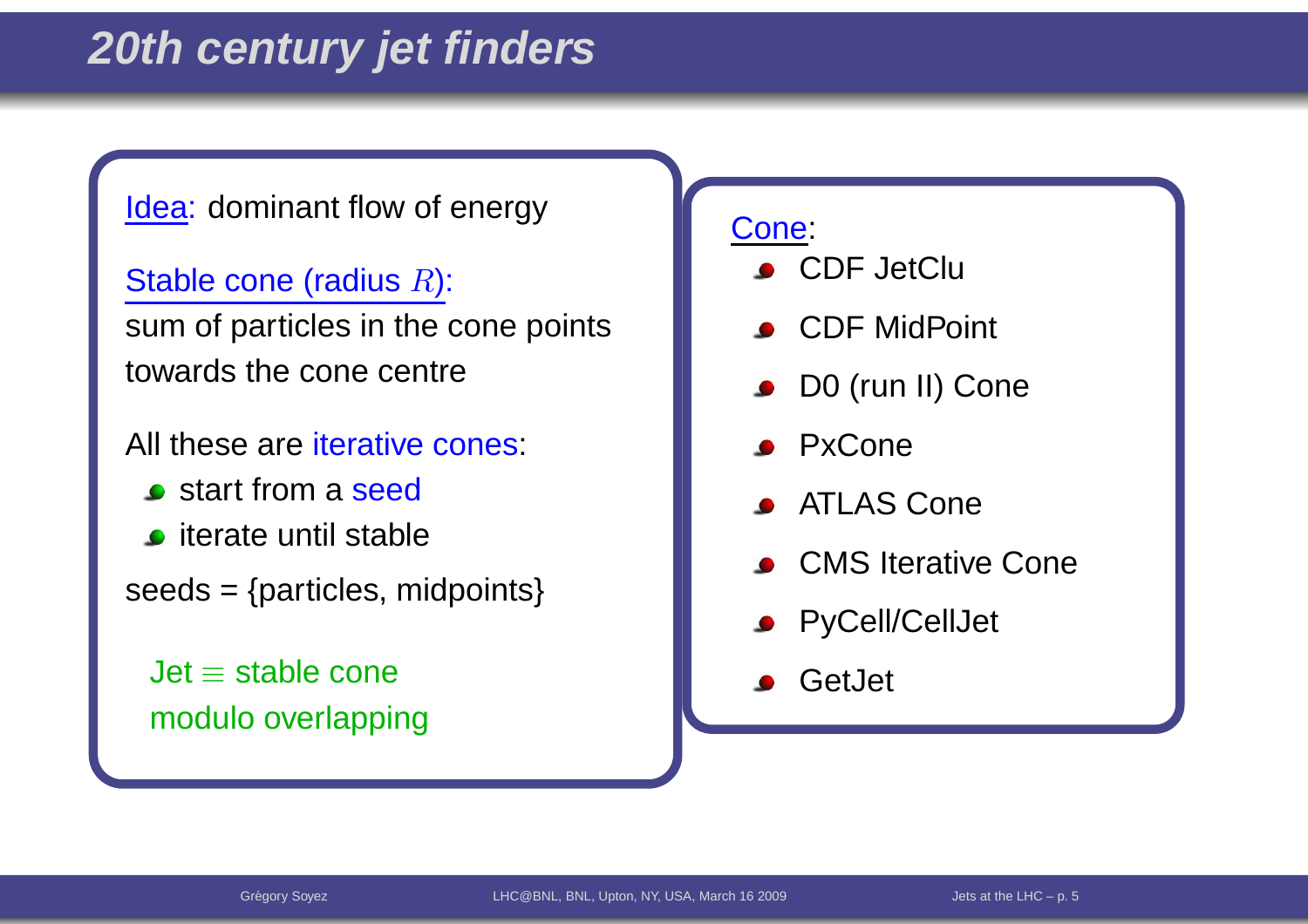### **20th century jet finders**

#### Cone with split-merge

Split/merge if the overlap is smaller/larger than a <mark>threshol</mark>d  $f$ 



- CDF JetClu
- CDF MidPoint
- D0 (run II) Cone $\bullet$
- PxCone
- ATLAS Cone
- CMS Iterative Cone
- **PyCell/CellJet**
- **GetJet**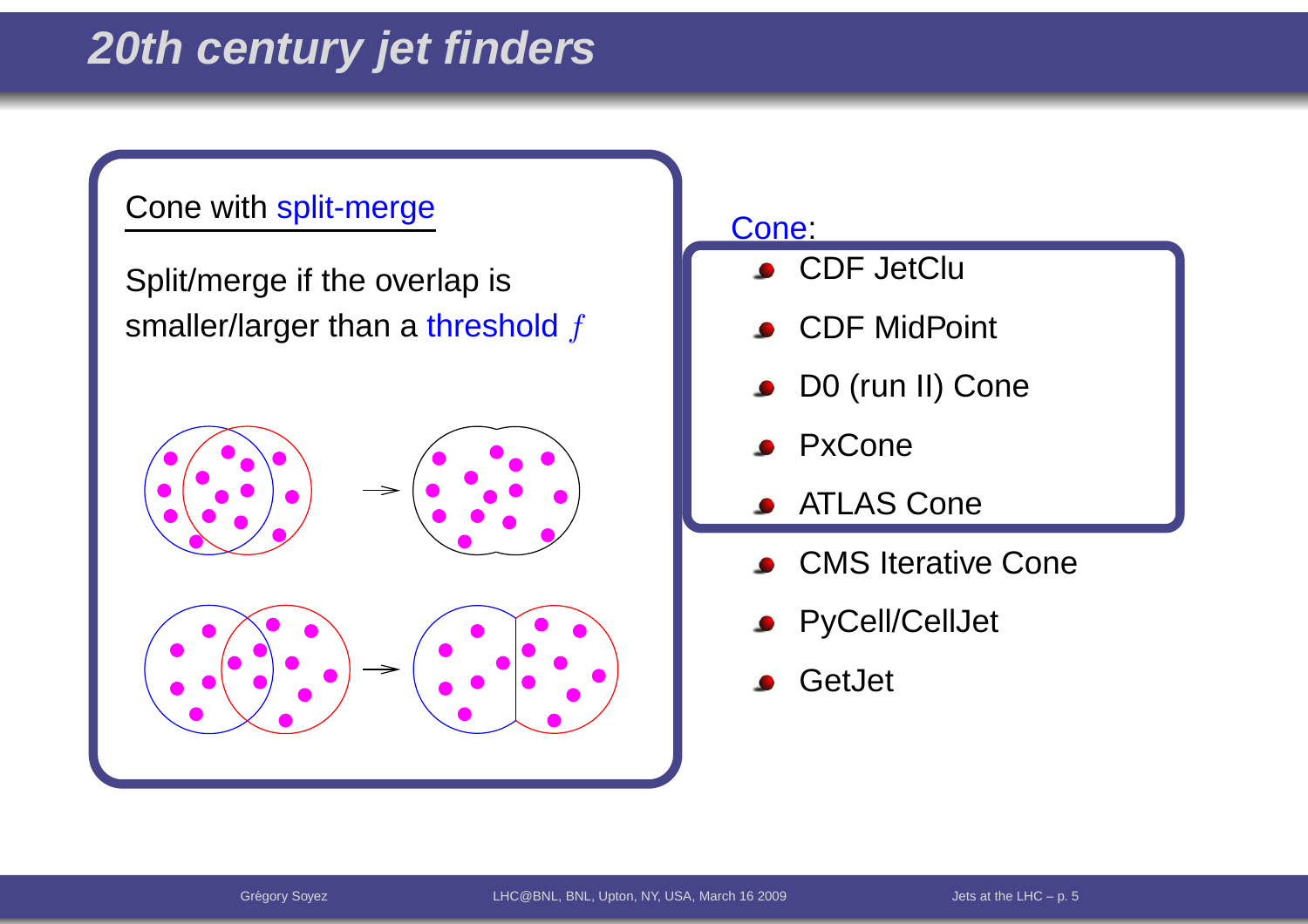### **20th century jet finders**

#### Cone with progressive removal

Successively

- $\bullet$  iterate from hardest particle
- **call that a jet (remove particles)**

Basic property: hard circular jets

- **CDF** JetClu
- **CDF** MidPoint
- D0 (run II) Cone  $\bullet$
- **PxCone**
- ATLAS Cone
- **CMS** Iterative Cone
- **•** PyCell/CellJet
- **S** GetJet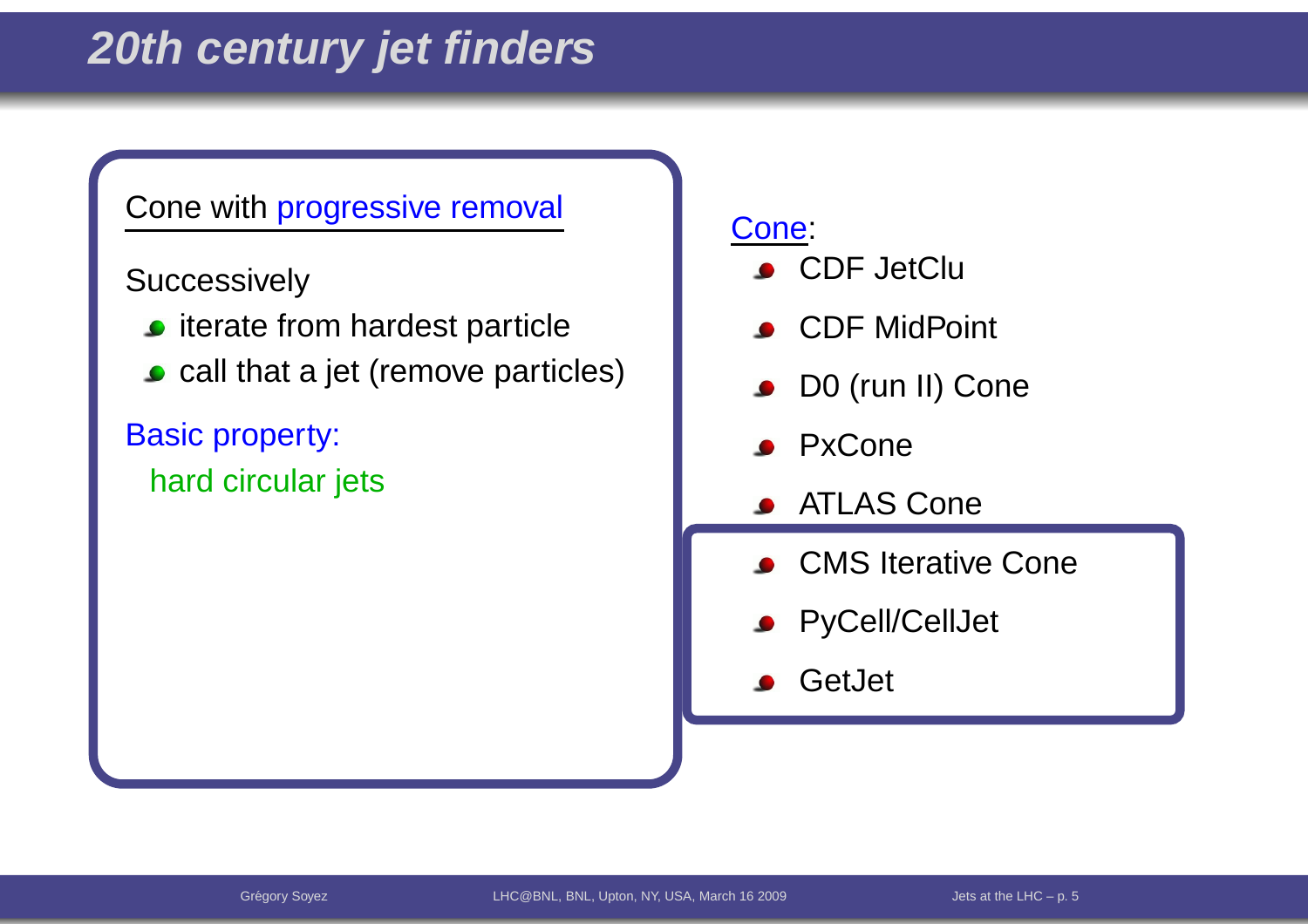**21st century: how does that picture change?**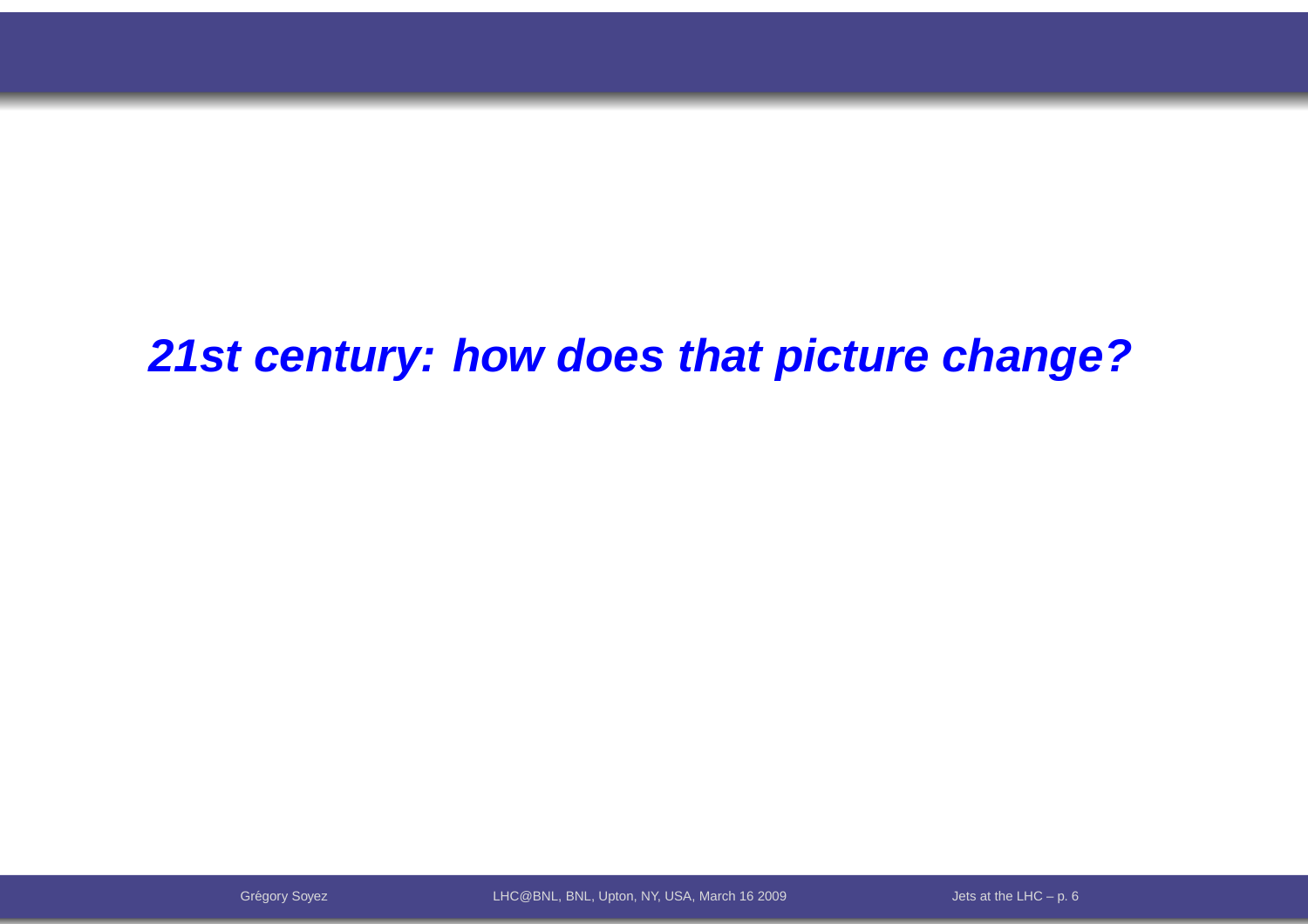Ingredient: QCD soft and collinear divergencies



 $\infty$  (from soft gluons) cancel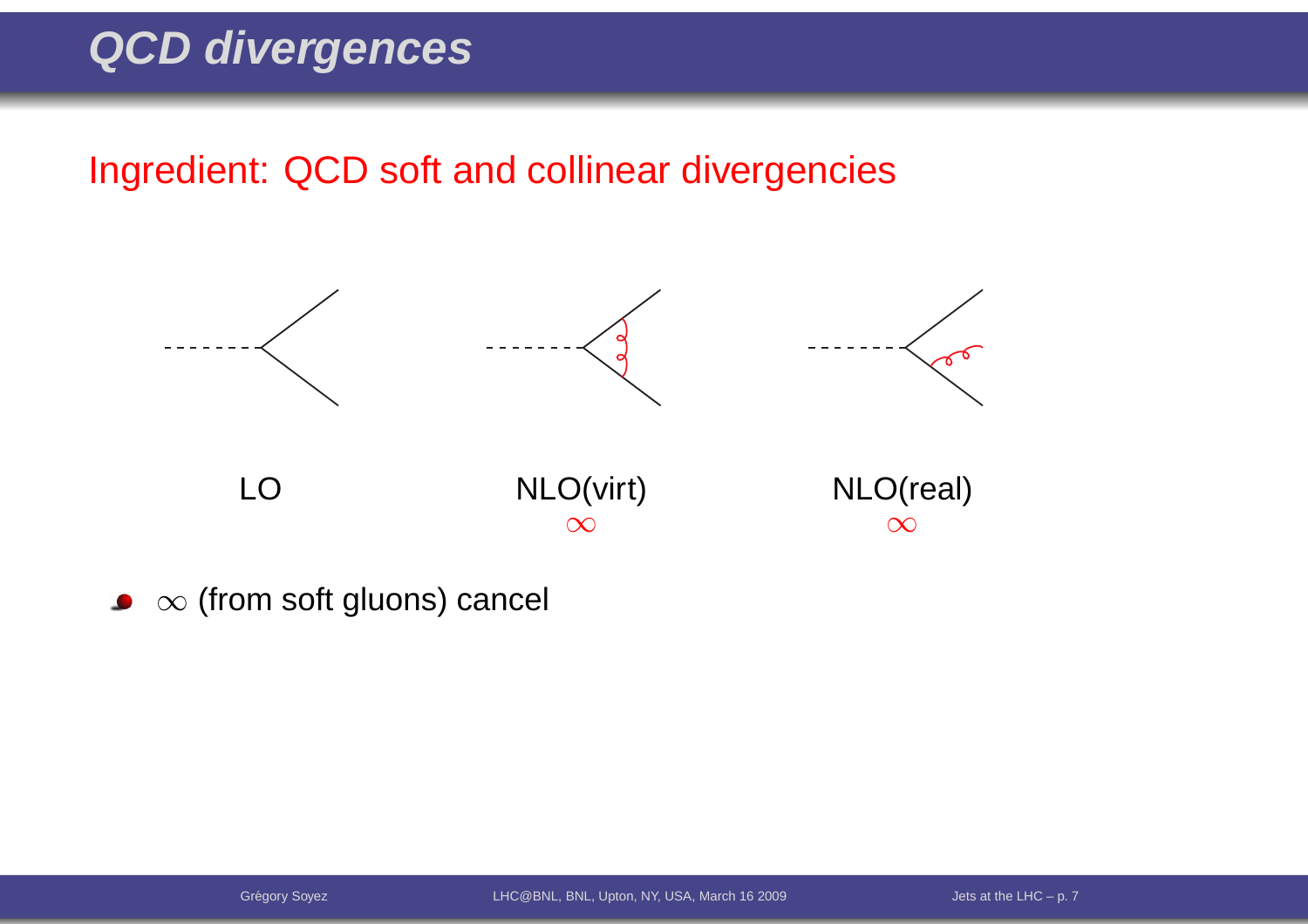Ingredient: QCD soft and collinear divergencies



- Consider an extra (NLO) <mark>soft</mark> gluon  $\bullet$
- Assume LO gives 2 jets  $\Rightarrow$ NLO(virt) gives <sup>2</sup> jets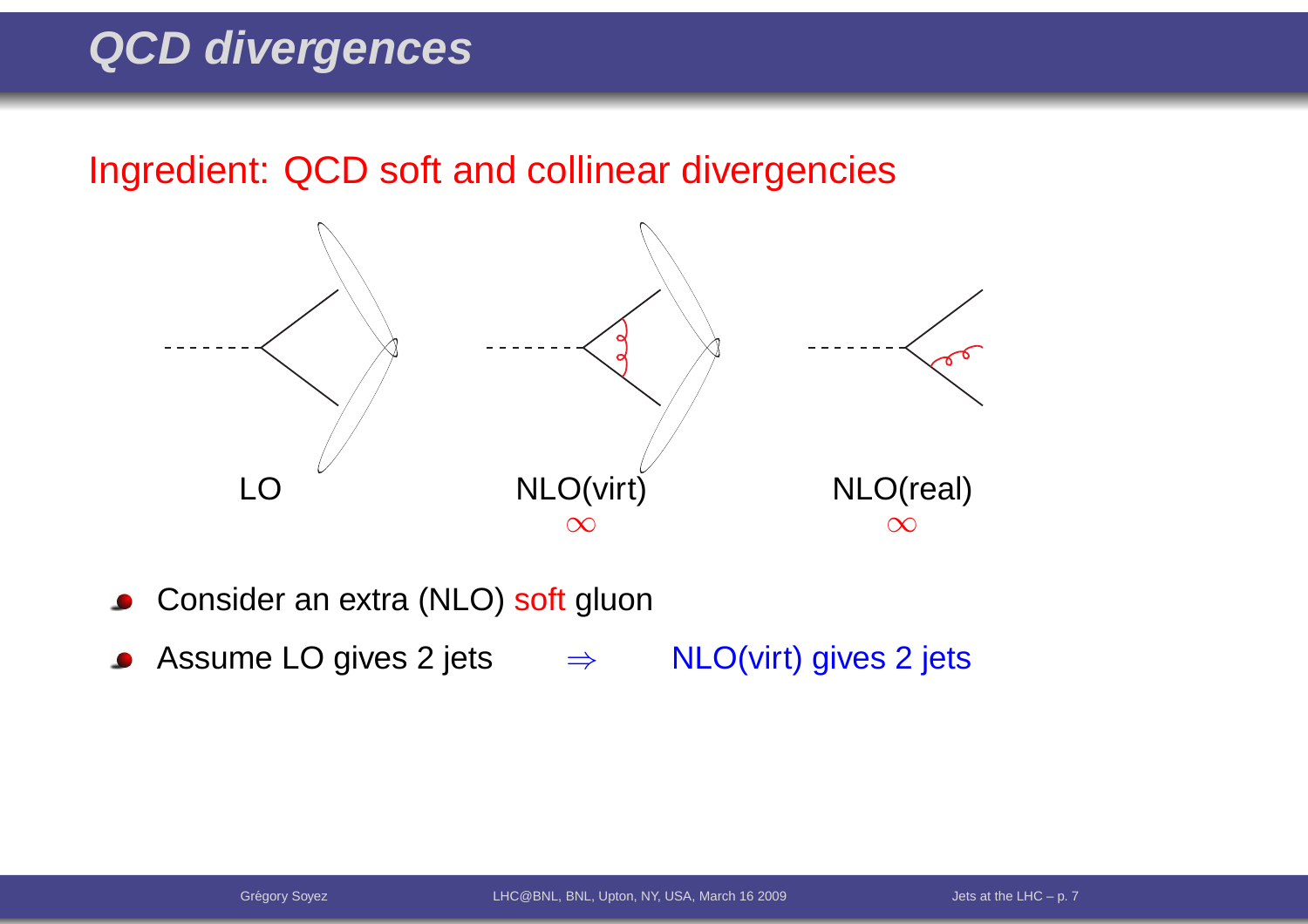Ingredient: QCD soft and collinear divergencies



- Consider an extra (NLO) <mark>soft</mark> gluon
- Assume LO gives 2 jets  $\Rightarrow$  NLO(virt) gives 2 jets
- $\mathsf{NLO}(\mathsf{real})$  gives 2 jets  $\Rightarrow \infty$  cancel  $\Rightarrow$  finite jet cross-section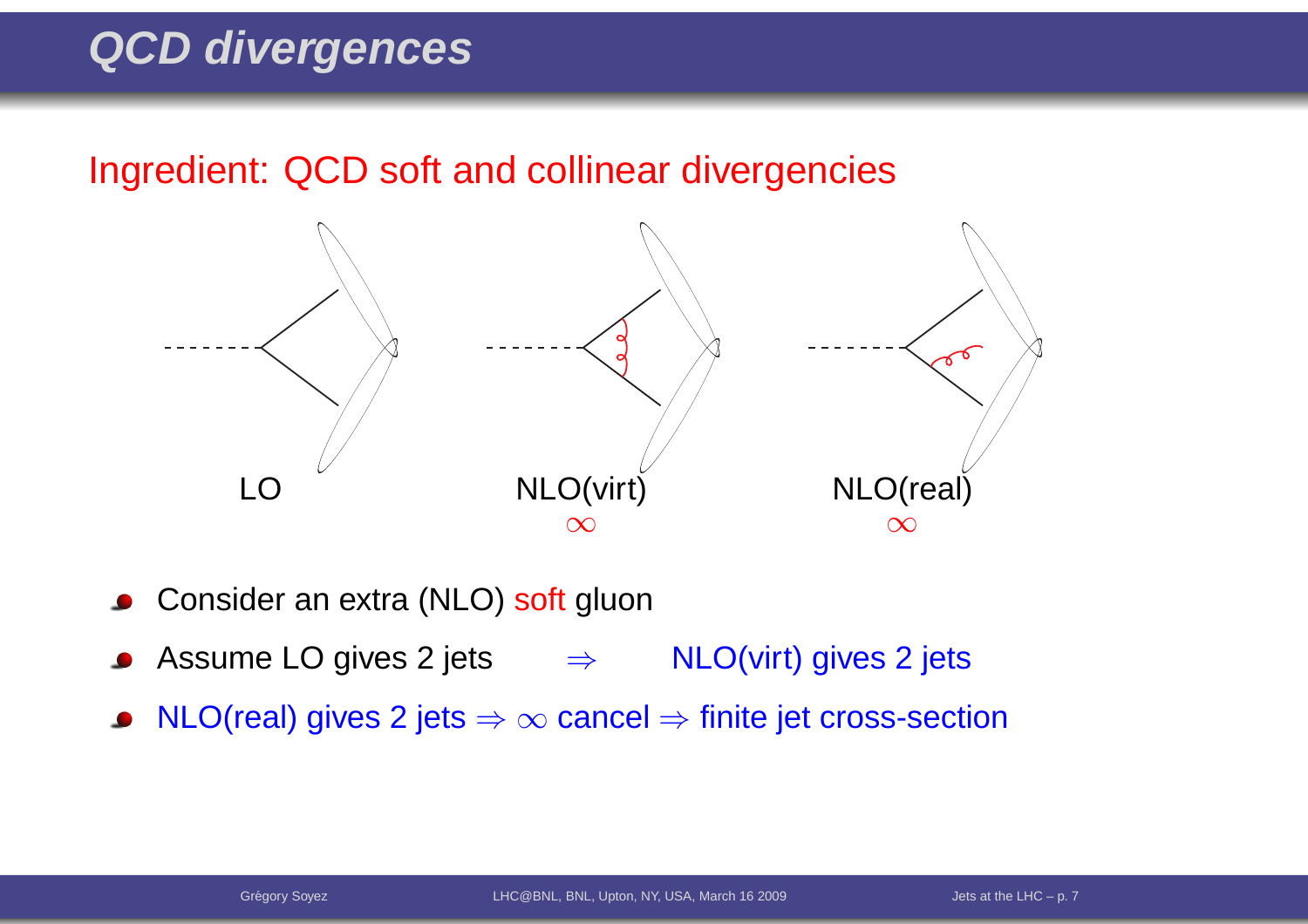Ingredient: QCD soft and collinear divergencies



- Consider an extra (NLO) <mark>soft</mark> gluon
- Assume LO gives 2 jets  $\Rightarrow$  NLO(virt) gives 2 jets
- NLO(real) gives 2 jets ⇒  $\infty$  cancel ⇒ finite jet cross-section<br>NLO(real) gives 4 jets ⇒ se de pet cancel → infinite ist cross  $\mathsf{NLO}(\mathsf{real})$  gives 1 jets  $\Rightarrow \infty$  do not cancel  $\Rightarrow$  infinite jet cross-section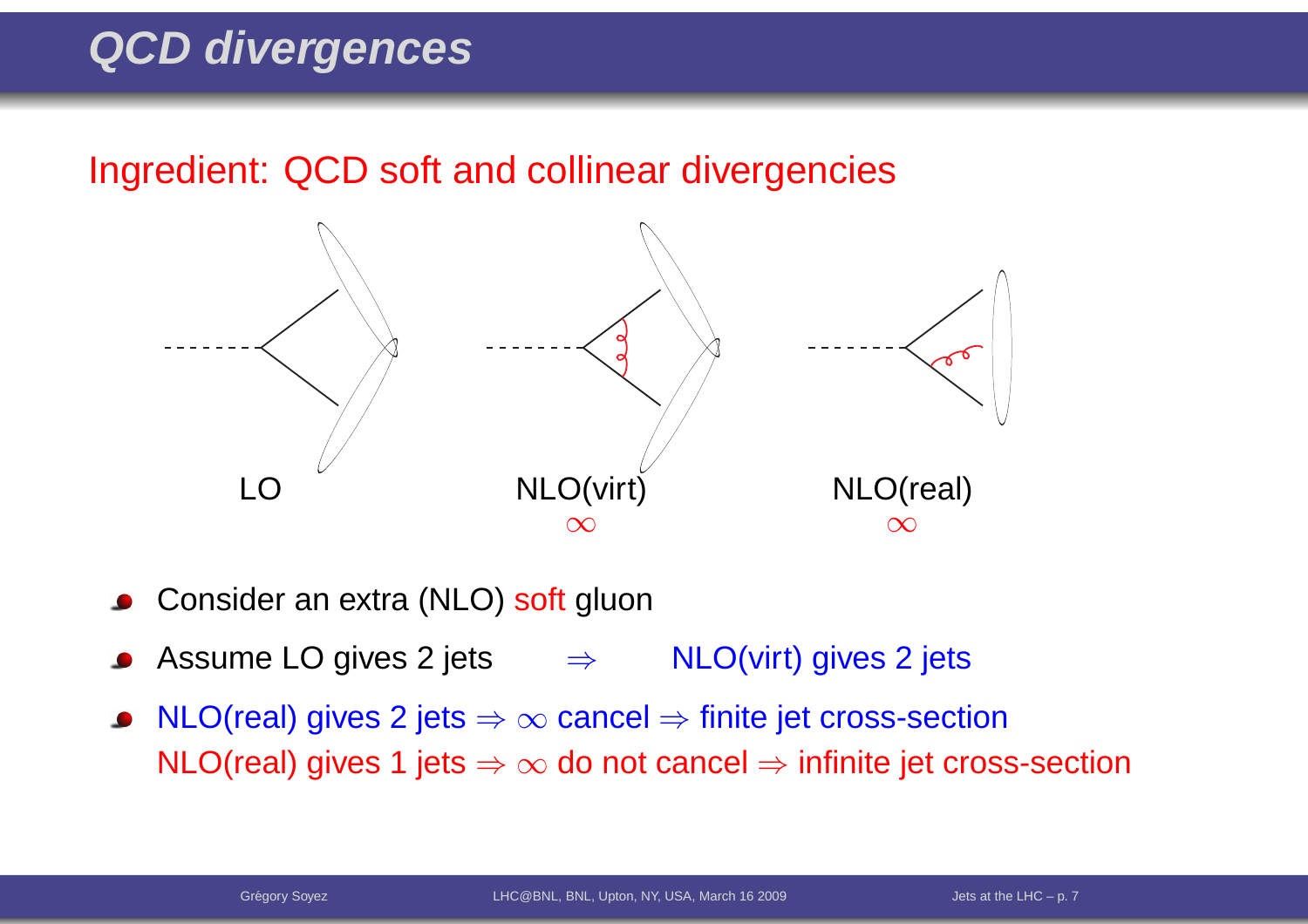Ingredient: QCD soft and collinear divergencies



For pQCD to make sense, the (hard) jets should not change when

- one has a soft emission *i.e.* adds a very soft gluon
- **•** one has a collinear splitting *i.e.* replaces one parton by two at the same place  $(\eta,\phi)$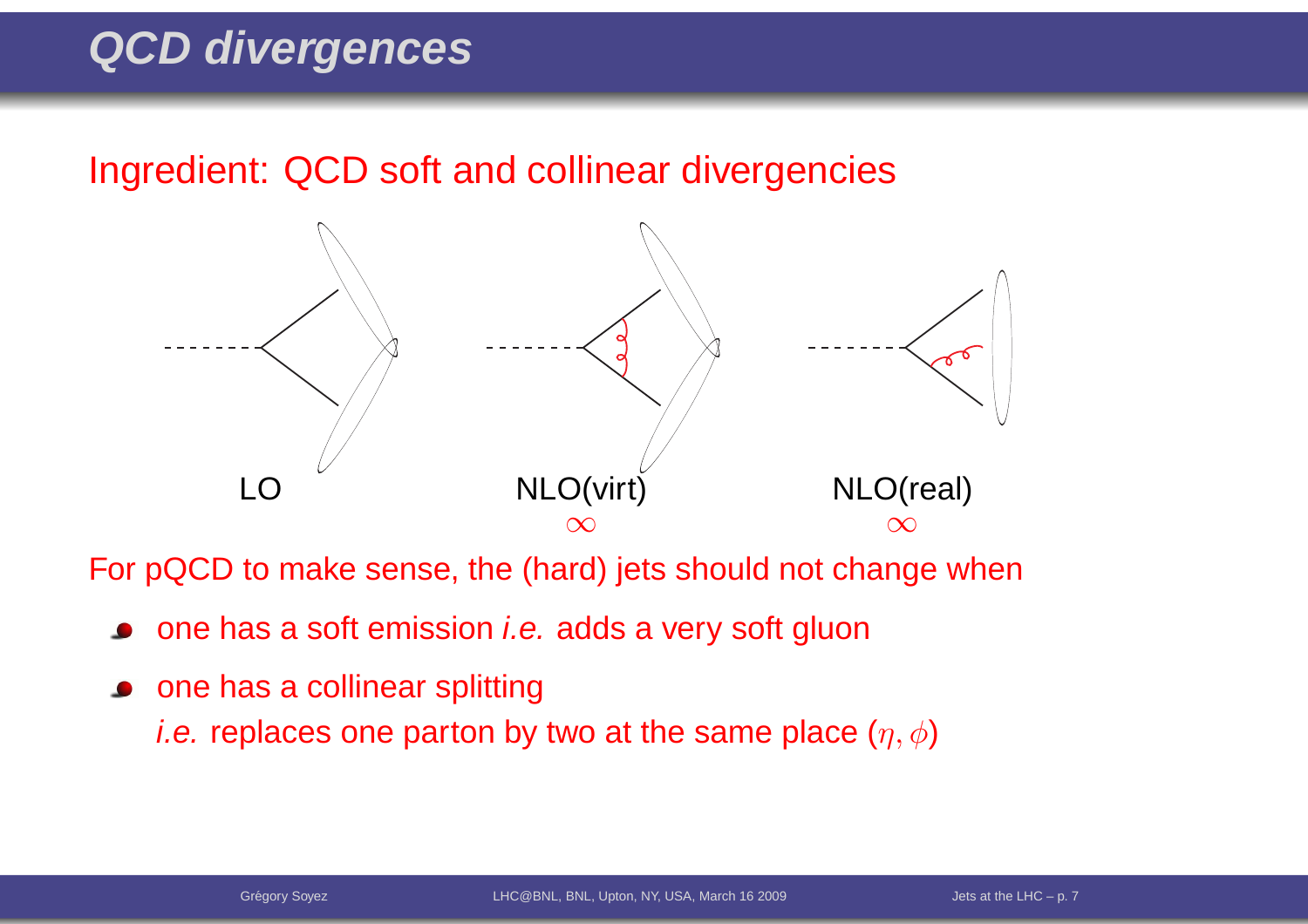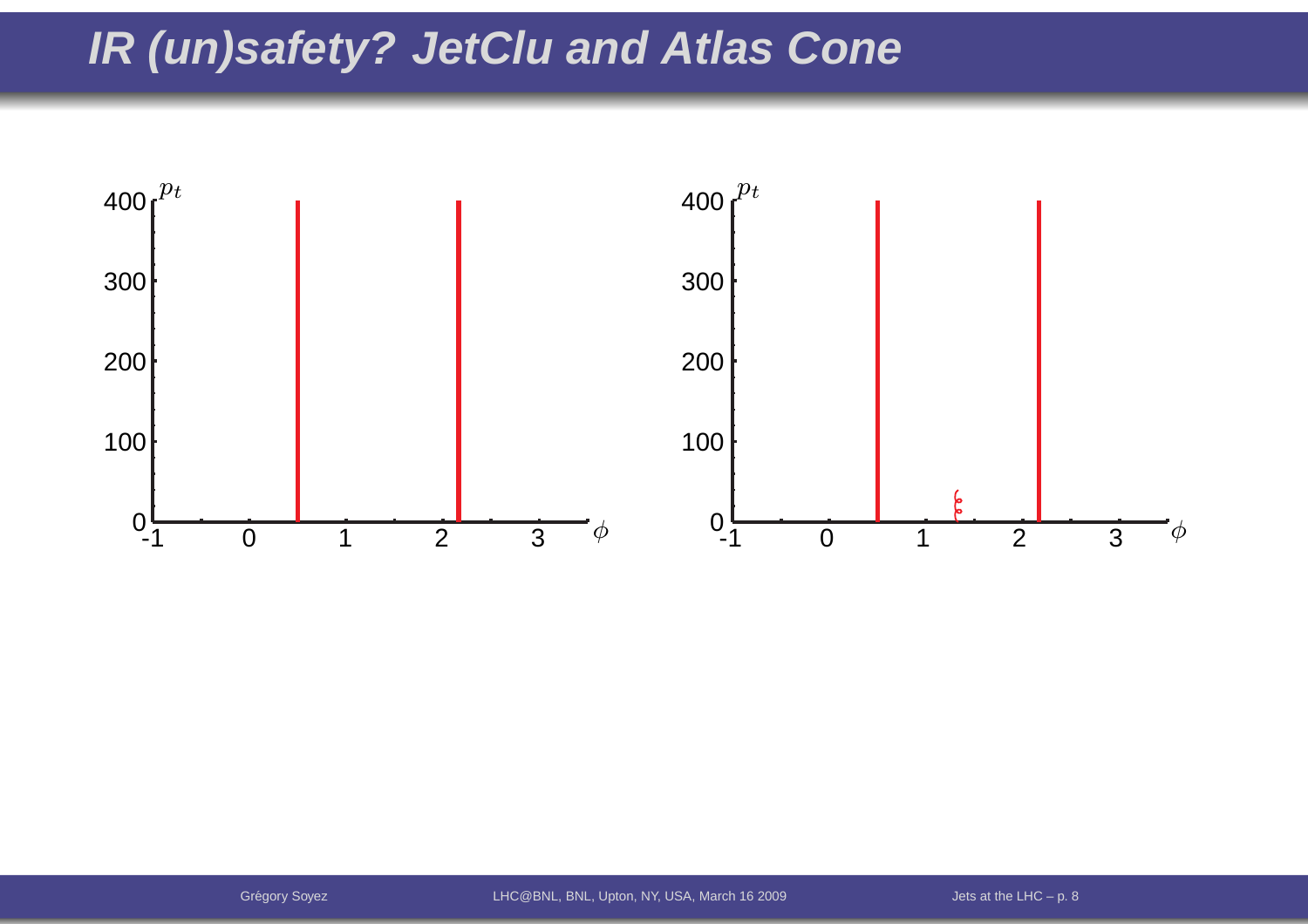

Stable cones found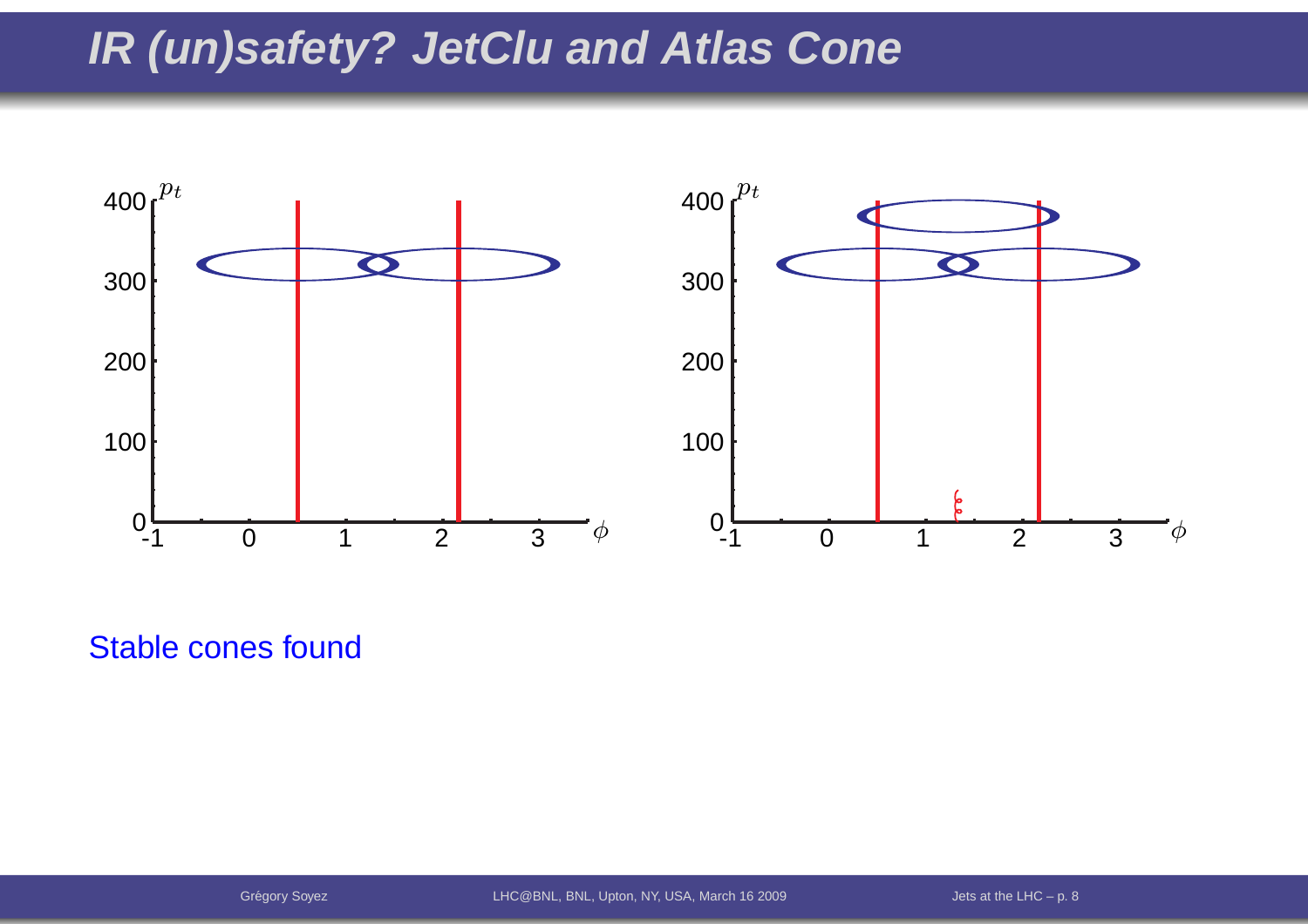

A soft gluon changed the number of jets $\Rightarrow$  IR unsafety of JetClu and the ATLAS Cone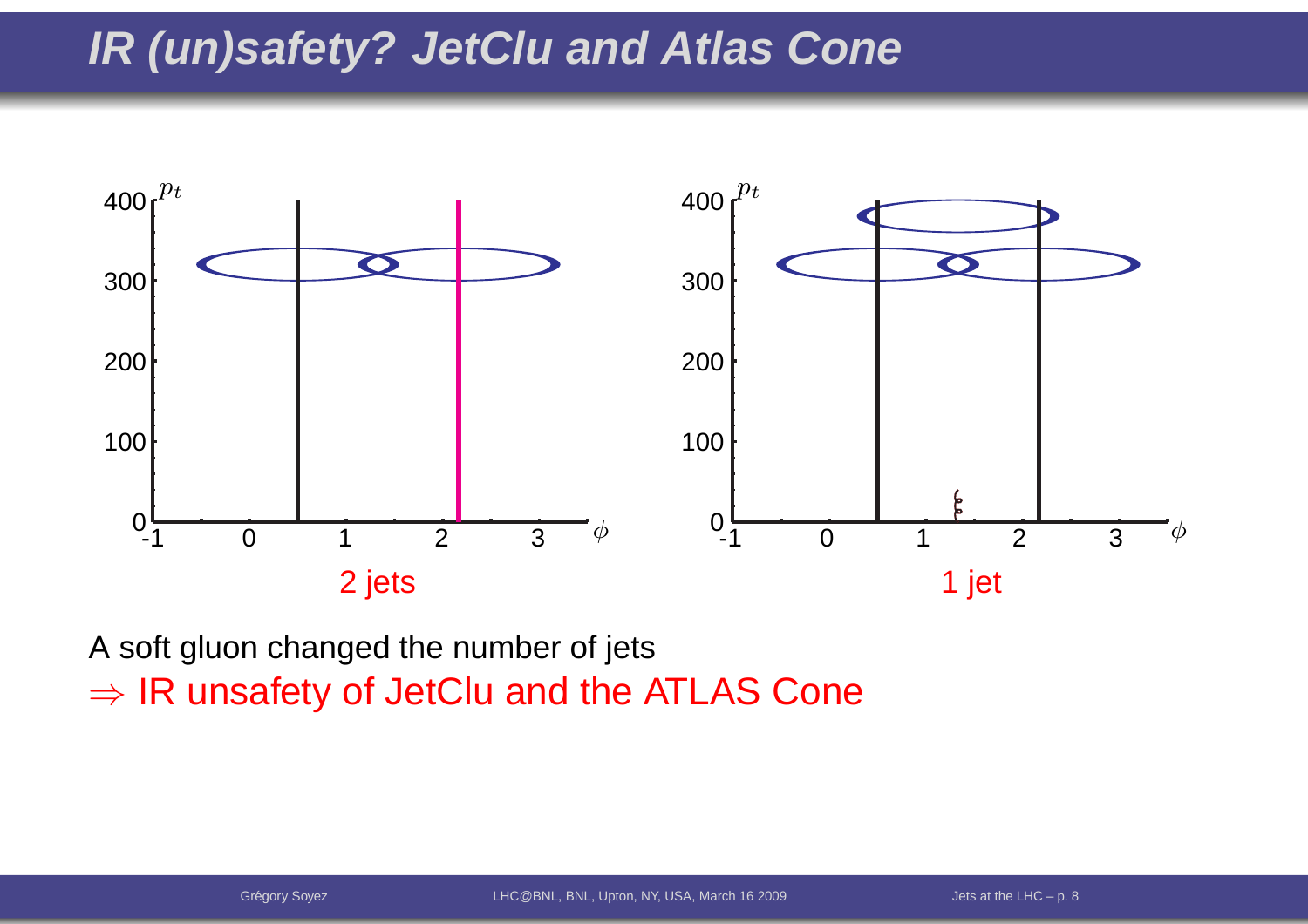

A soft gluon changed the number of jets $\Rightarrow$  IR unsafety of JetClu and the ATLAS Cone

Fixed by MidPoint

[Blazey *et al.*, 00]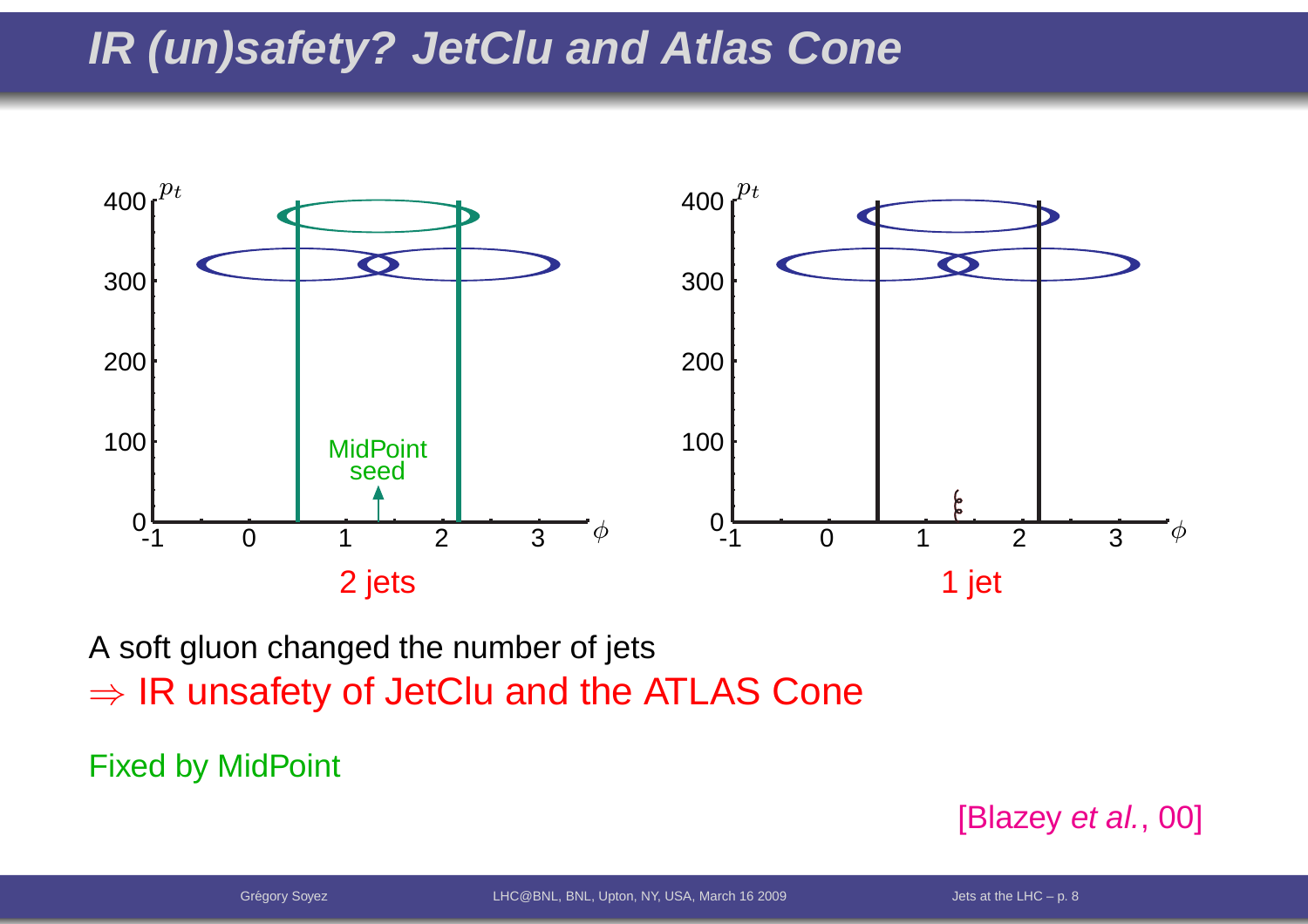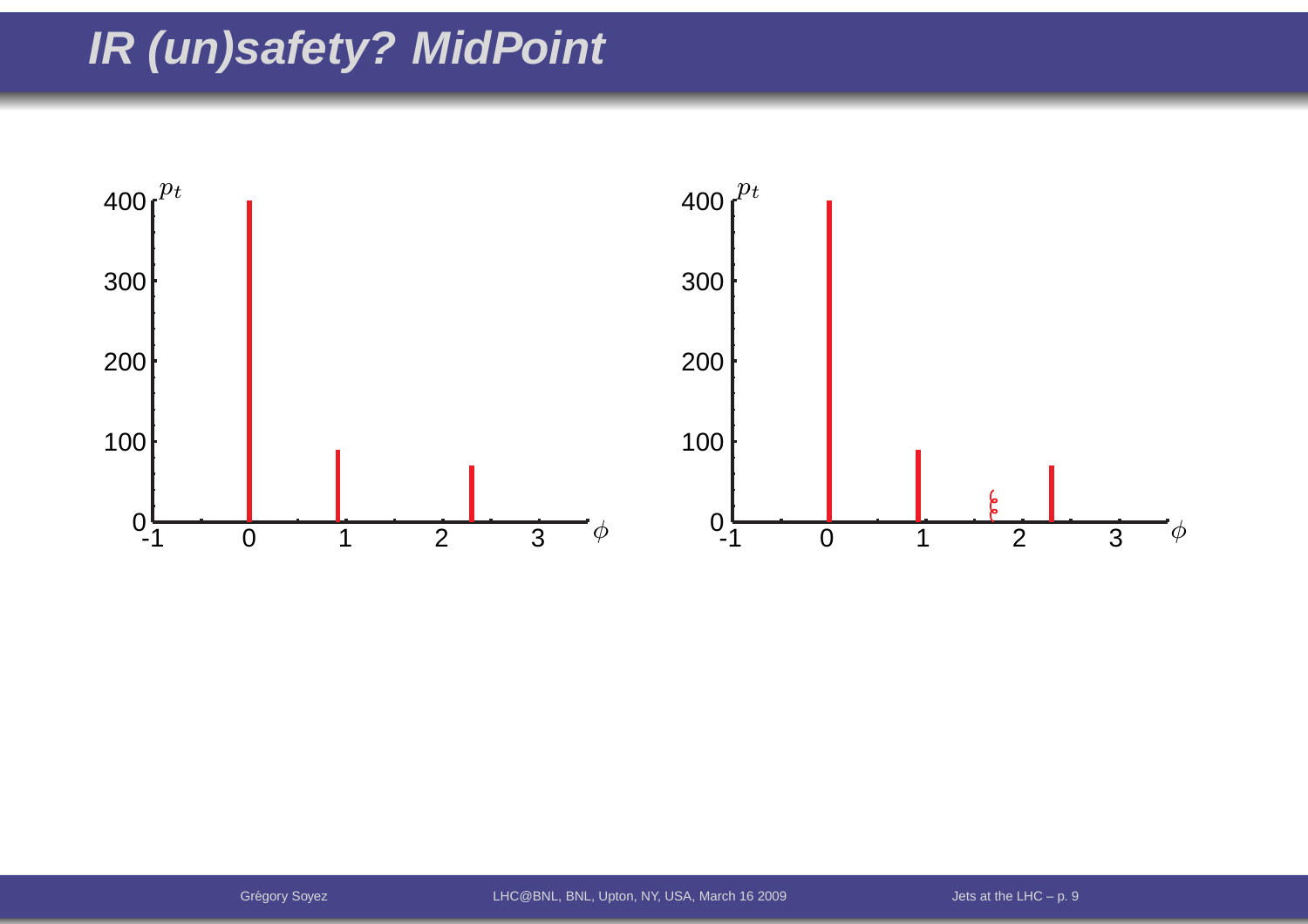

Stable cones found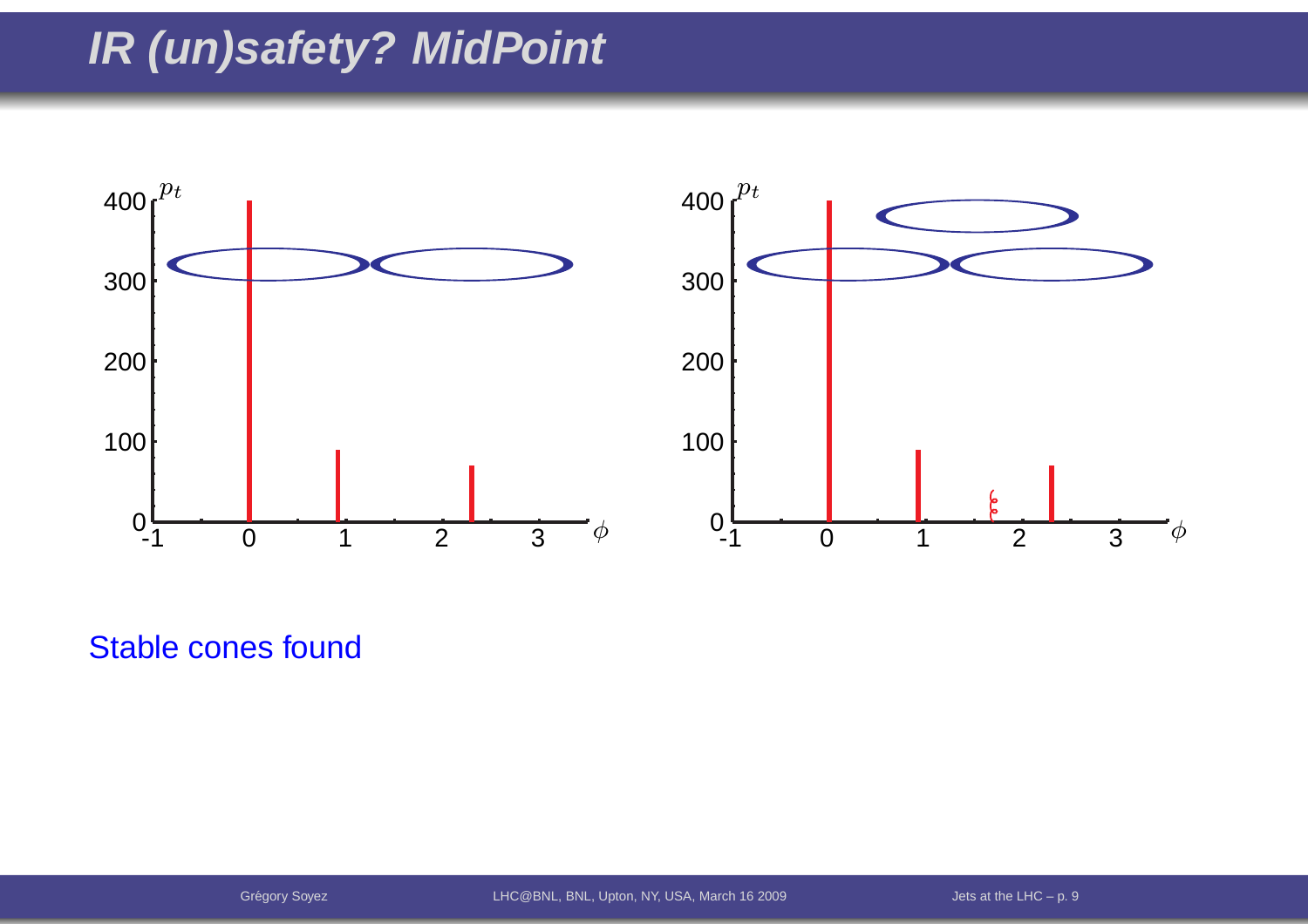

A soft gluon changed the number of jets ⇒ IR unsafety of MidPoint (1 order in  $\alpha_s$  later than JetClu)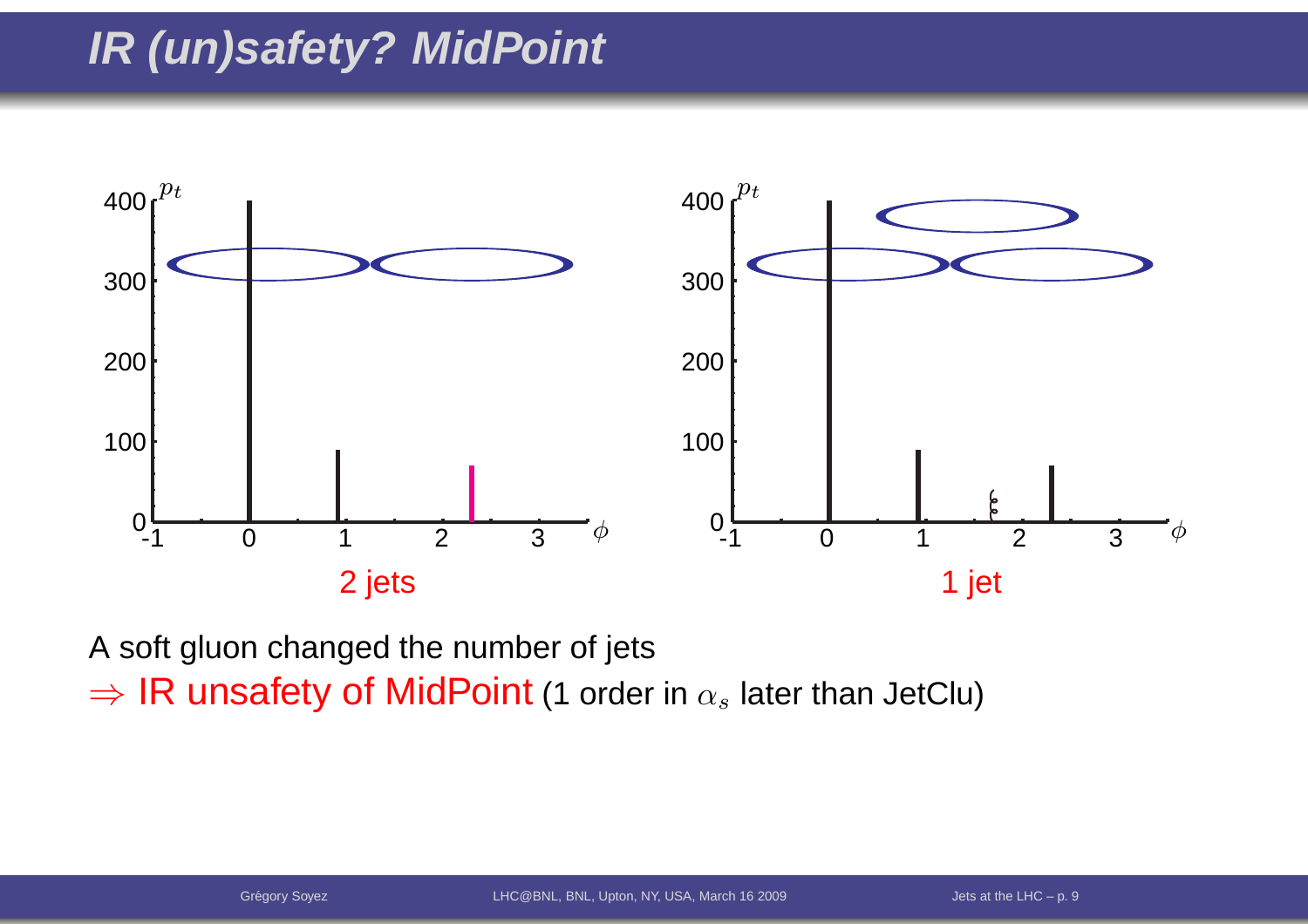

Solution: be sure to find **all** stable cones

<mark>SISCone: S</mark>eedless Infrared-Safe Cone algorithm [http://projects](http://projects.hepforge.org/siscone).[hepforge](http://projects.hepforge.org/siscone).[org/sisc](http://projects.hepforge.org/siscone)one

[G.Salam, G.S., 07]

Idea: enumerate enclosures by enumerating pairs of particles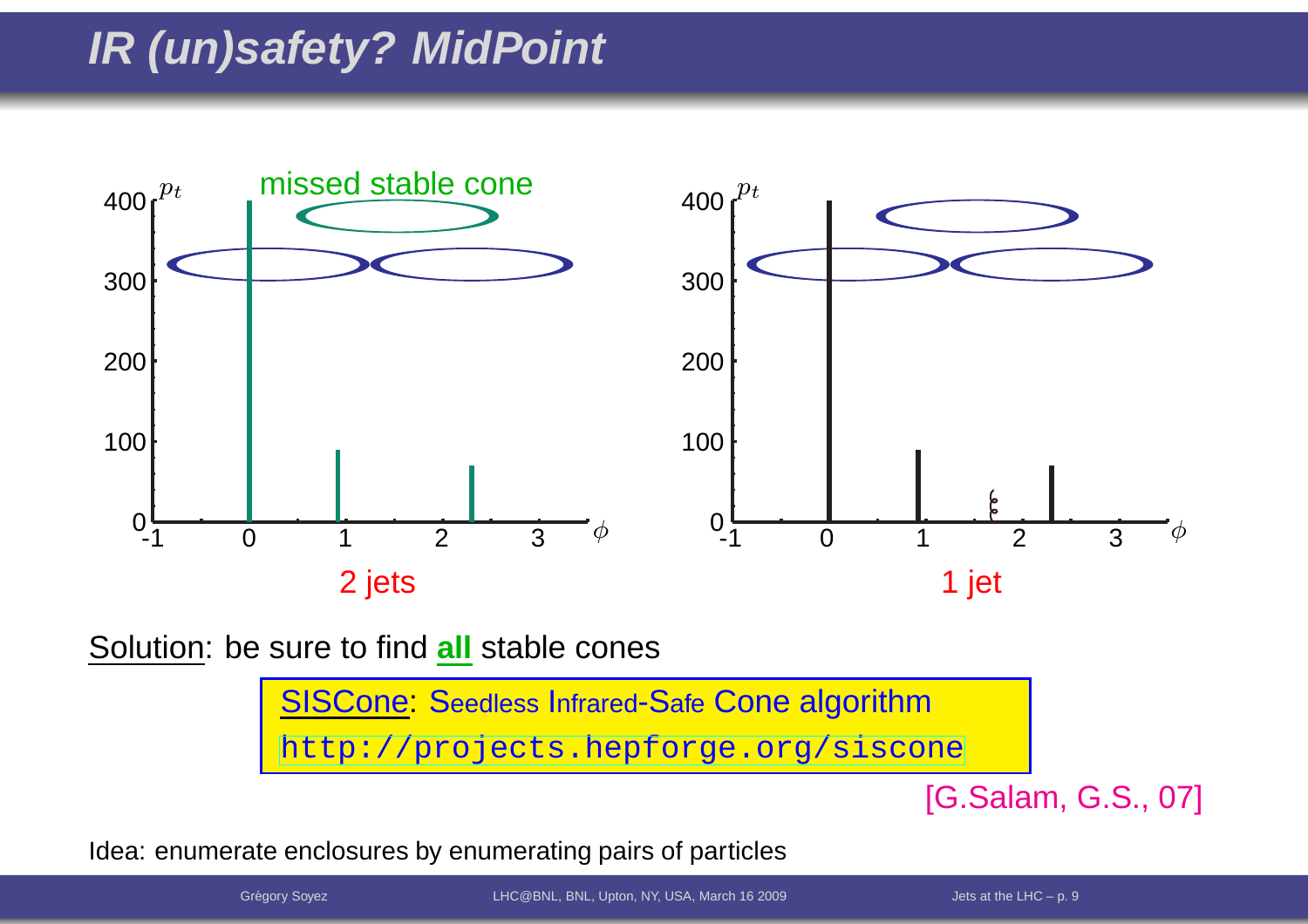### **Collinear (un)safety? the CMS iterative cone**

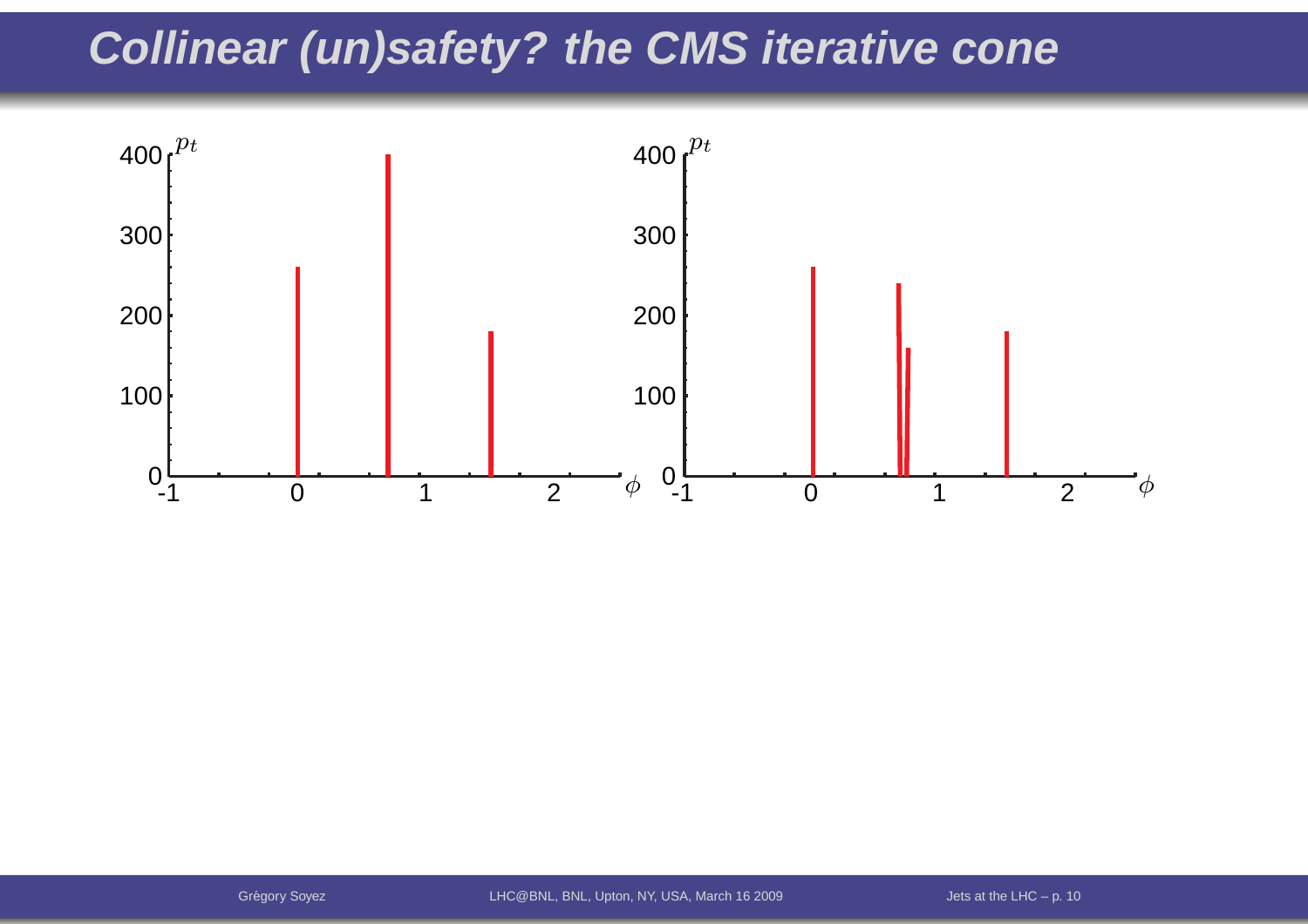### **Collinear (un)safety? the CMS iterative cone**



A colinear splitting changed the number of jets $\Rightarrow$  Collinear unsafety of the CMS iterative cone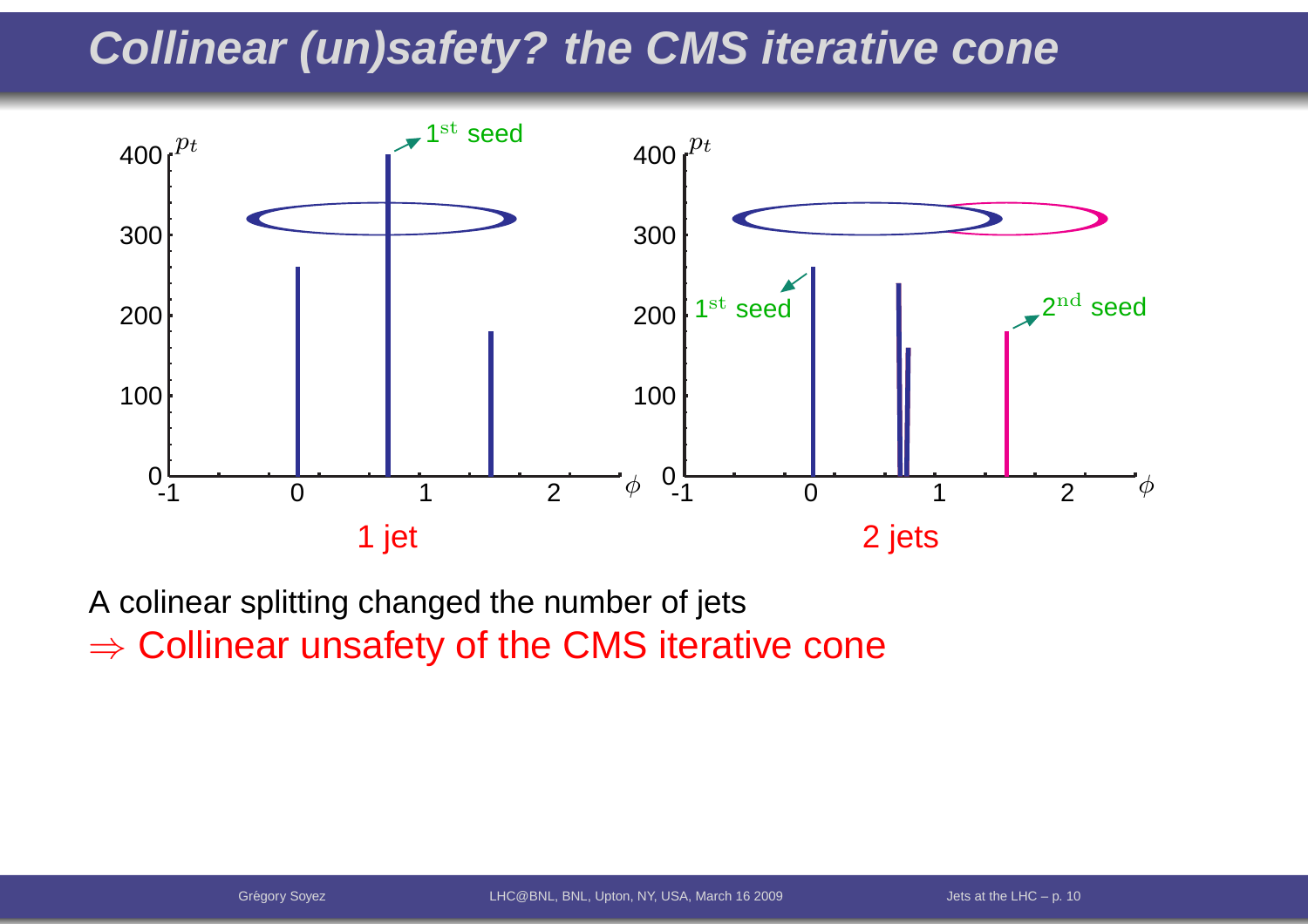### $Anti-$

Come back to recombination-type algorithms:

$$
d_{ij} = \min(k_{t,i}^{2p}, k_{t,j}^{2p}) \left(\Delta \phi_{ij}^2 + \Delta \eta_{ij}^2\right)
$$

- $p=1$ :  $k_t$  algorithm
- $p=0$ : Aachen/Cambridge algorithm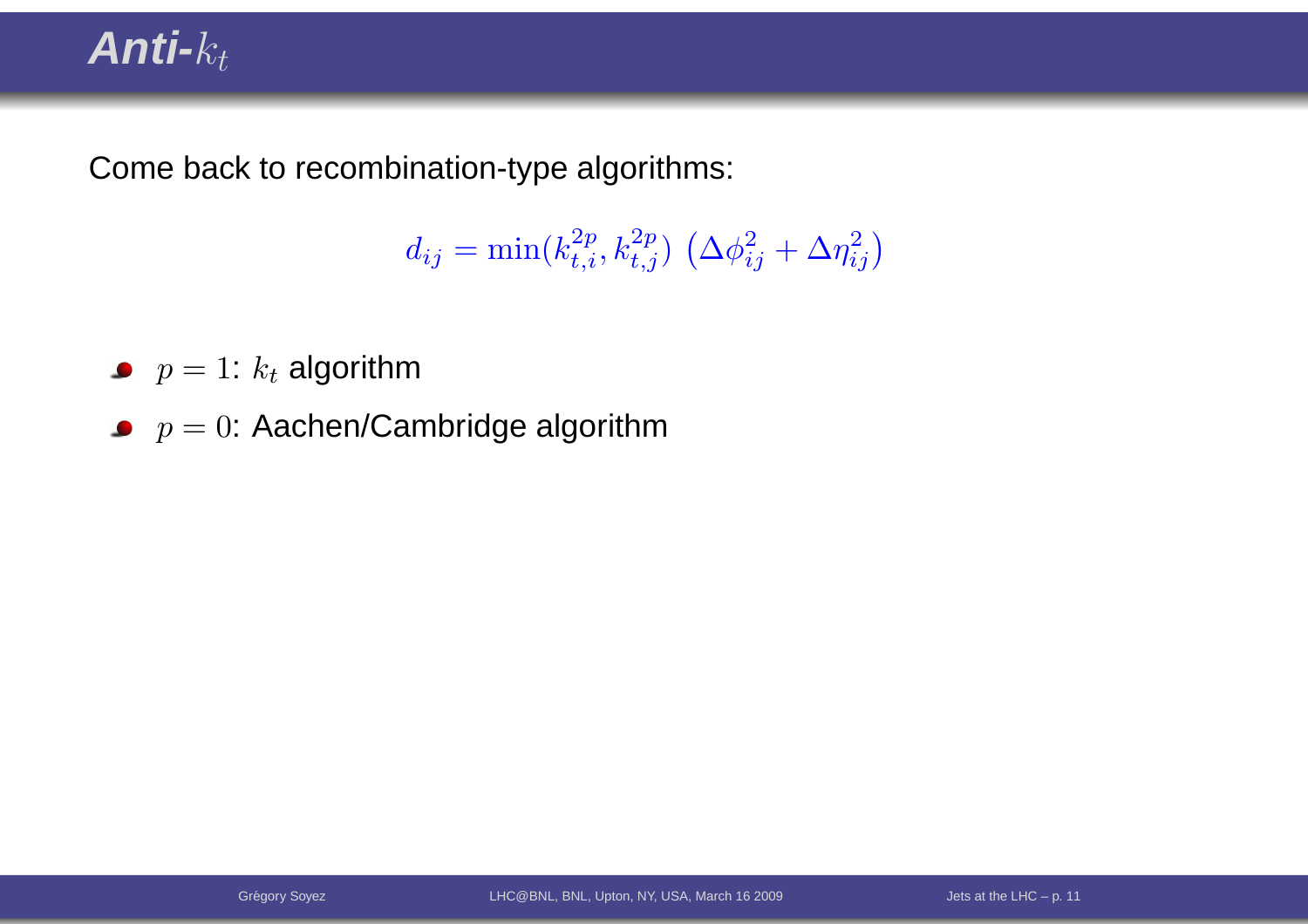### **Anti-**kt

Come back to recombination-type algorithms:

 $d_{ij} = \min(k_{t,i}^{2p}, k_{t,j}^{2p}) \left(\Delta \phi_{ij}^2 + \Delta \eta_{ij}^2\right)$ 

- $p=1$ :  $k_t$  algorithm
- $p=0$ : Aachen/Cambridge algorithm
- $p = -1$ : anti- $k_t$  algorithm [M.Cacciari, G.Salam, G.S., 08]

Why should that be related to the iterative cone ?!?

- "large  $k_t$  ⇒ small distance"<br>*i* e\_berd pertens "eet" ever *i.e.* hard partons "eat" everything up to a distance  $R$ i.e. circular/regular jets, jet borders unmodified by soft radiation
- infrared and collinear safe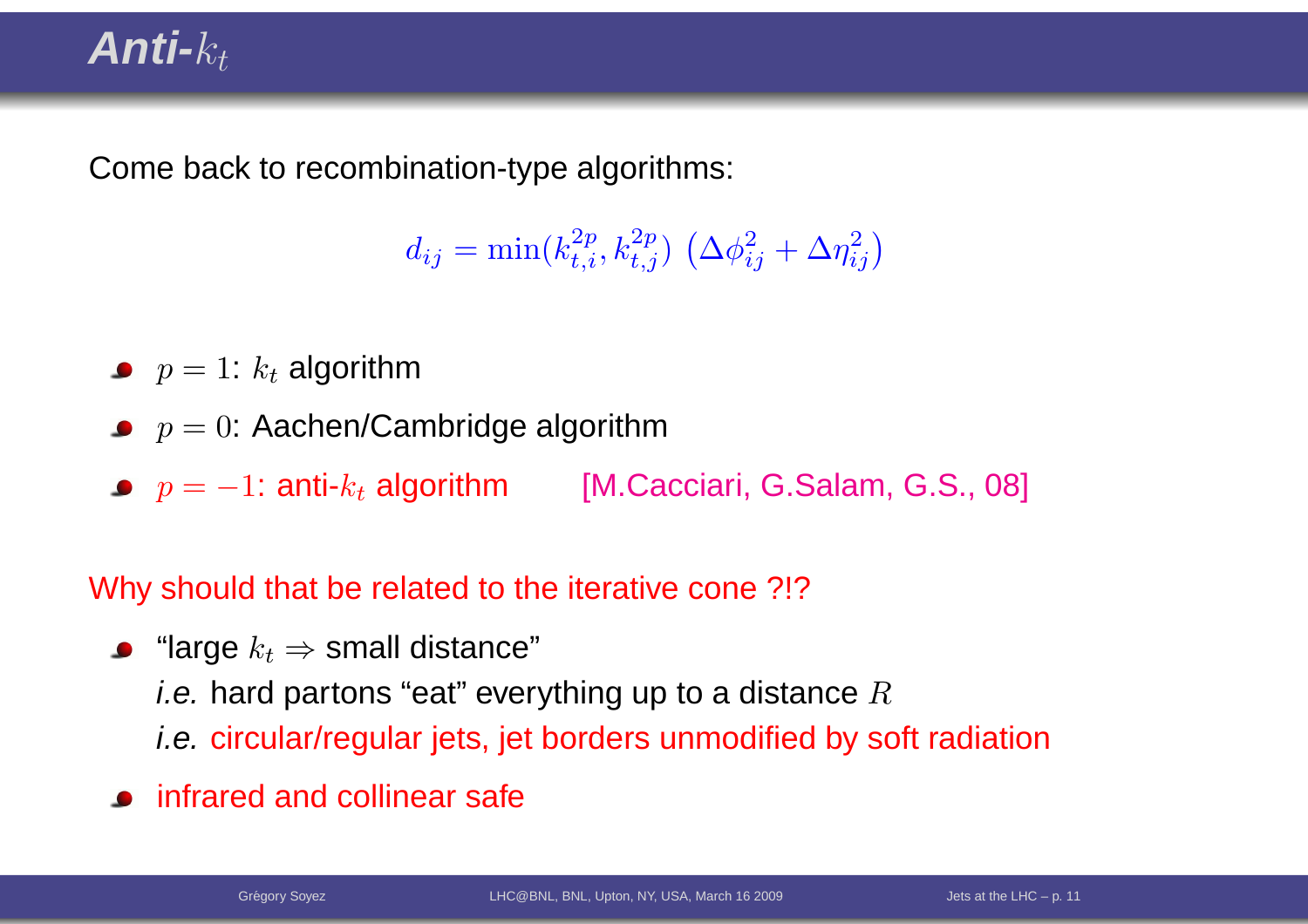#### Recombination:

- $k_t$  algorithm
- Cambridge/Aachen alg.
- anti- $k_t$  algorithm

#### Cone:

- CDF JetClu
- CDF MidPoint
- D0 (run II) Cone
- PxCone
- ATLAS Cone
- CMS Iterative Cone
- PyCell/CellJet

GetJet

**SISCone** 

aAll accessible from **FastJet**

4 available

safe algorithms

http://www.fastjet.fr[M.Cacciari, G.Salam, G.S.]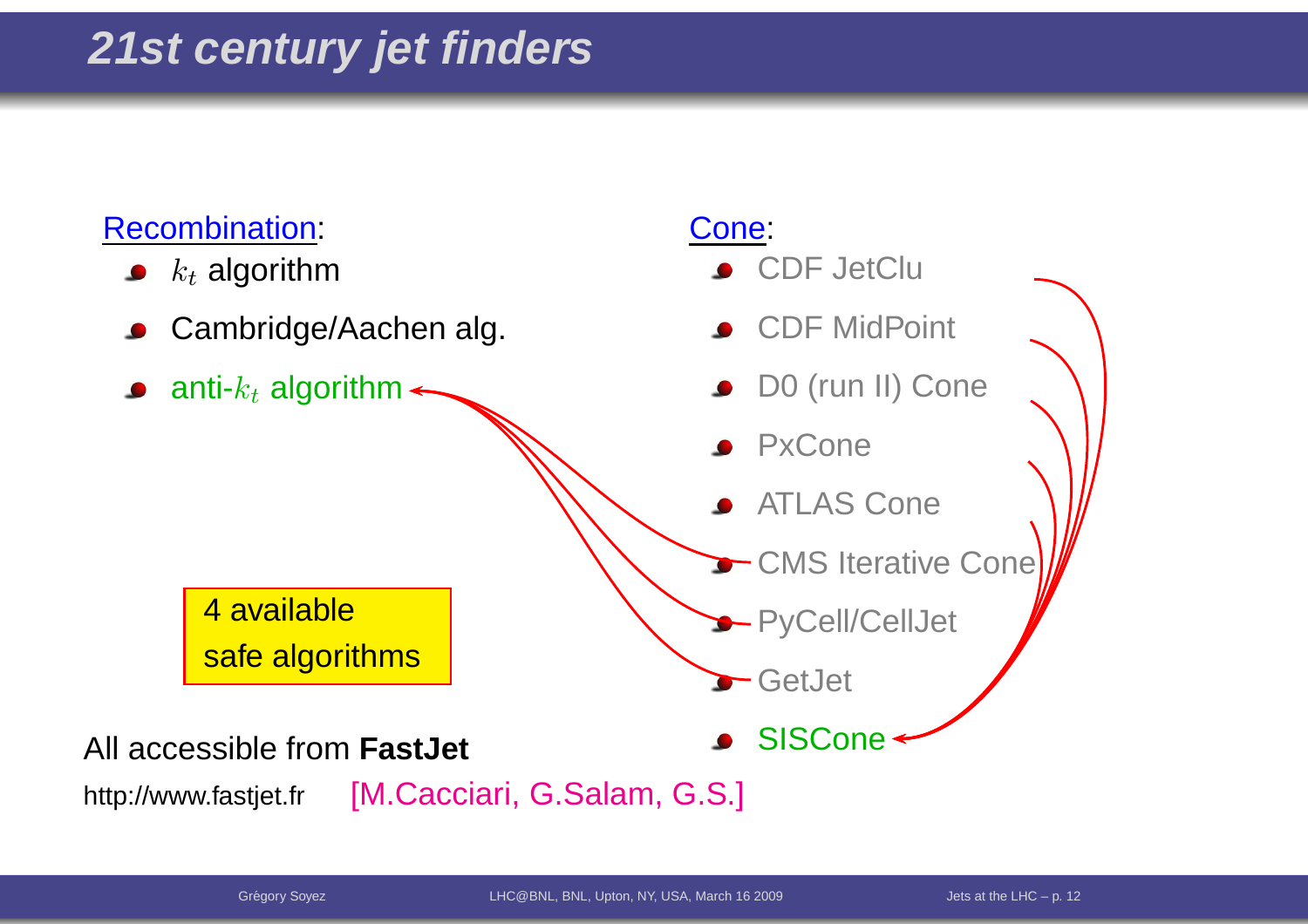#### MidPoint/CMS iterative cone unsafe at  ${\cal O}(\alpha_s^4)$  (or  ${\cal O}(\alpha_{\rm ew} \alpha_s^3)$ )

|                             |                   | <b>IRC-safe until</b> |                 |
|-----------------------------|-------------------|-----------------------|-----------------|
| Physical observable         | JetClu/ATLAS cone | MidPoint/CMS it. cone | SISCone/recomb. |
| Inclusive jet cross section | LO                | <b>NLO</b>            | any             |
| 3-jet cross section         | none              | LÖ                    | any             |
| $W/Z/H$ + 2 jet cross sect. | none              |                       | any             |
| jet masses in 3 jets        | none              | none                  | any             |

#### Example: (Midpoint-SISCone)/SISCone



- Incl. cross-section: <sup>a</sup> few %
- Masses in 3-jet events:  $\sim 45\%$  $\bullet$

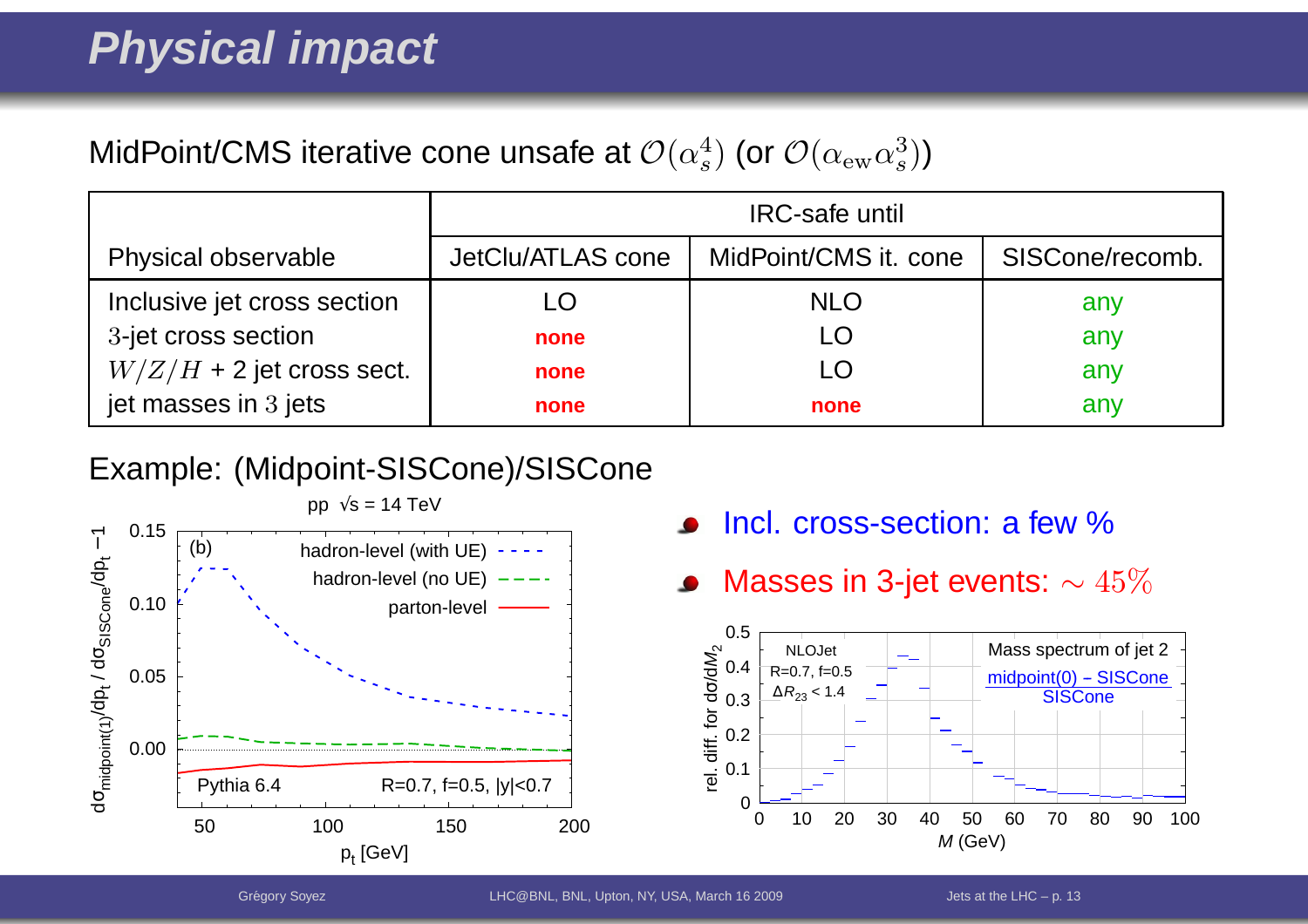#### MidPoint/CMS iterative cone unsafe at  ${\cal O}(\alpha_s^4)$  (or  ${\cal O}(\alpha_{\rm ew} \alpha_s^3)$ )

|                             |                   | <b>IRC-safe until</b> |                 |
|-----------------------------|-------------------|-----------------------|-----------------|
| Physical observable         | JetClu/ATLAS cone | MidPoint/CMS it. cone | SISCone/recomb. |
| Inclusive jet cross section | LO                | <b>NLO</b>            | any             |
| 3-jet cross section         | none              |                       | any             |
| $W/Z/H$ + 2 jet cross sect. | none              |                       | any             |
| jet masses in 3 jets        | none              | none                  | any             |

Huge theoretical effort to compute multileg/NLO processesThat can be wasted by using unappropriate tools.

|                                 |             | using CDF JetClu                                                                                                               |
|---------------------------------|-------------|--------------------------------------------------------------------------------------------------------------------------------|
|                                 |             |                                                                                                                                |
| • arXiv:0903.1801: $Z + 2$ jets | vs. NLO QCD | using the CMS iterative cone                                                                                                   |
|                                 |             | Note: $\bullet$ arXiv:0903.0814: $W + 2$ jets vs. LO QCD<br>• arXiv:0903.1748: $Z + 2$ jets vs. NLO QCD using the D0runII cone |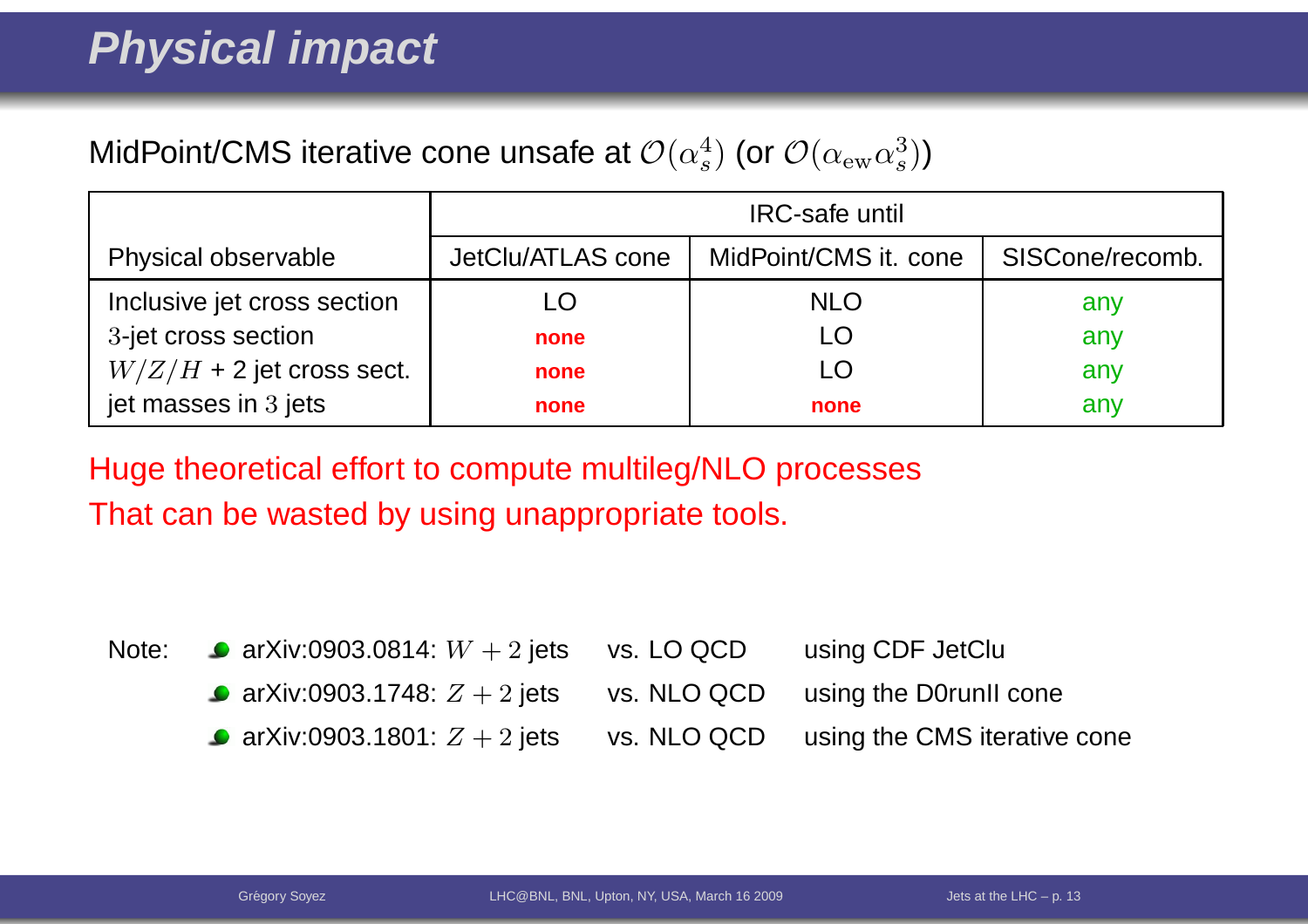### **Filtering using jet substructure**

More refined clustering (" $3^{\rm rd}$  generation of algorithms")

#### Cambridge+Filtering algorithm:

- Cluster with Aachen/Cambridge and radius  $R$  $\bullet$
- For each jet, recluster it with Aachen/Cambridge and radius  $R_{\rm sub}$  $\bullet$ keep only  $n_{\rm sub}$  hardest sub-jets of the initial jet

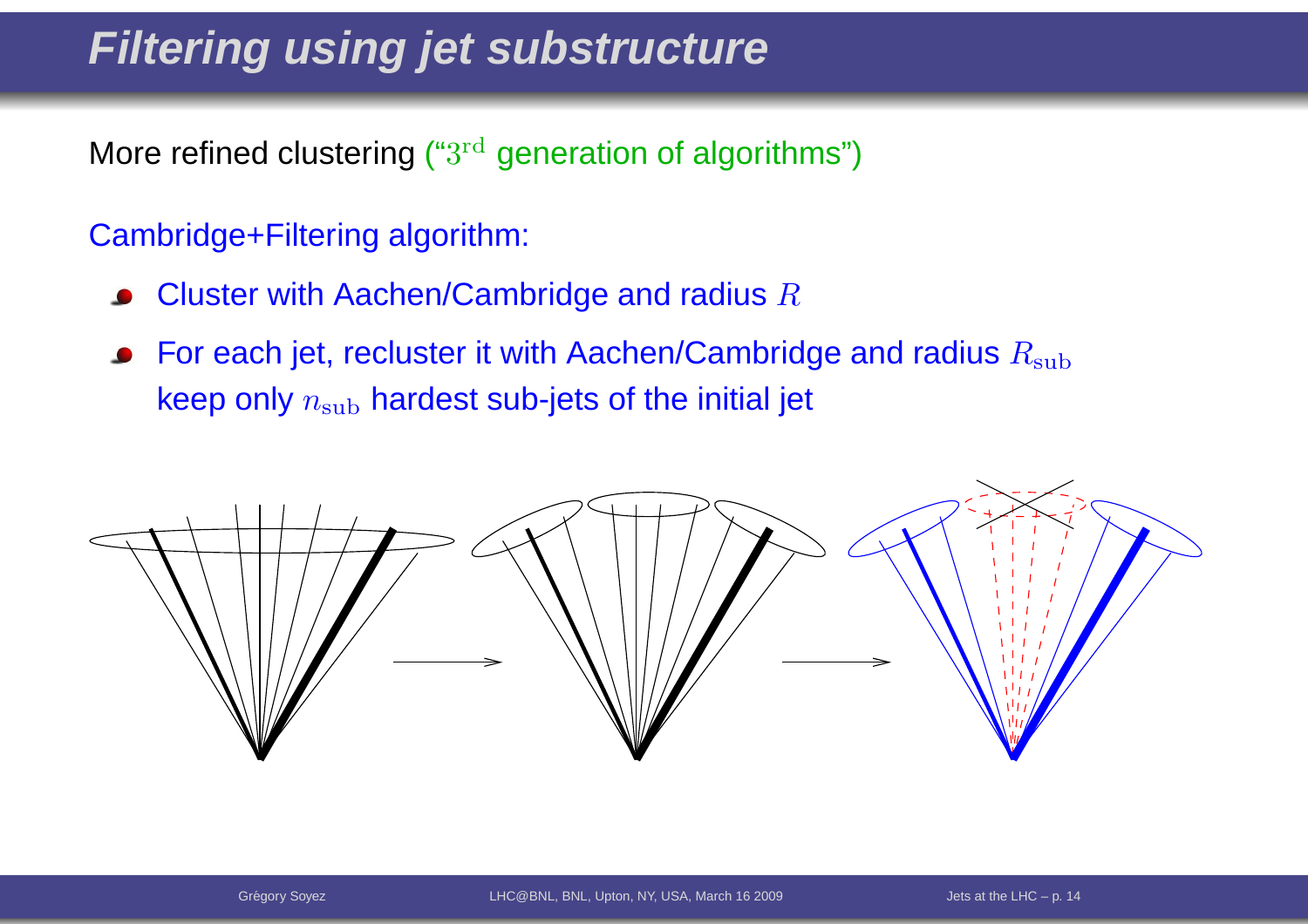## **Filtering using jet substructure**

More refined clustering (" $3^{\rm rd}$  generation of algorithms")

#### Cambridge+Filtering algorithm:

- Cluster with Aachen/Cambridge and radius  $R$
- For each jet, recluster it with Aachen/Cambridge and radius  $R_{\rm sub}$ keep only  $n_{\rm sub}$  hardest sub-jets of the initial jet

#### Aim: remove the soft background

Properties:

Proven to improve jet reconstruction, in  $H\to b\bar b$ 

[J.Butterworth, A.Davison, M.Rubin, G.Salam, 08]

- Additional parameters that deserve appropriate studies
- We will use the simplest choice:  $R_{\rm sub} = R/2$ ,  $n_{\rm sub} = 2$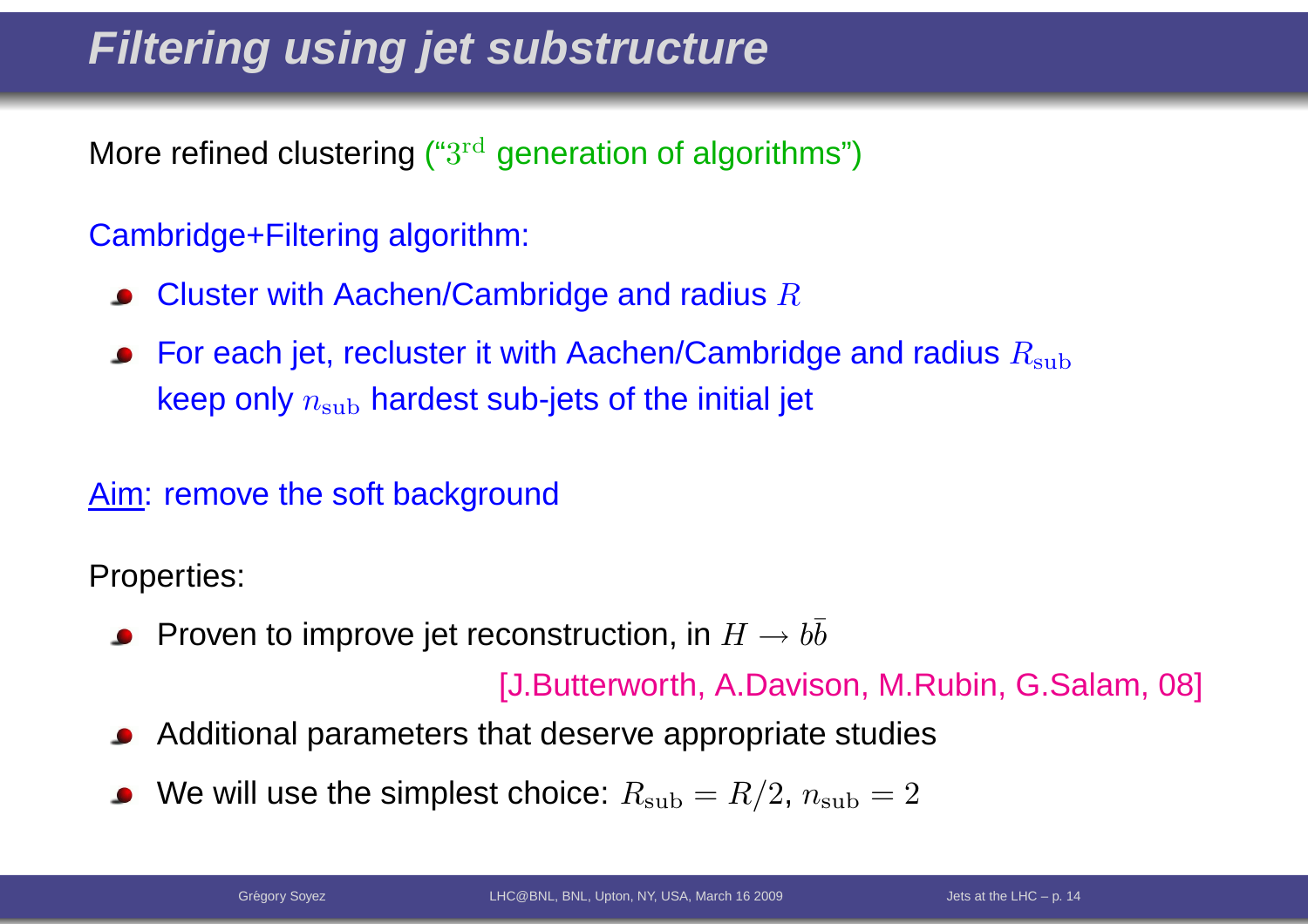### **jet definitions <sup>=</sup> algorithm <sup>+</sup> parameters**

**Algorithm:**k<sup>t</sup>**, Aachen/Cam., anti-**k<sup>t</sup>**, SISCone, filtering?+ parameters: mainly**  $R$ 

### **Which one to choose?**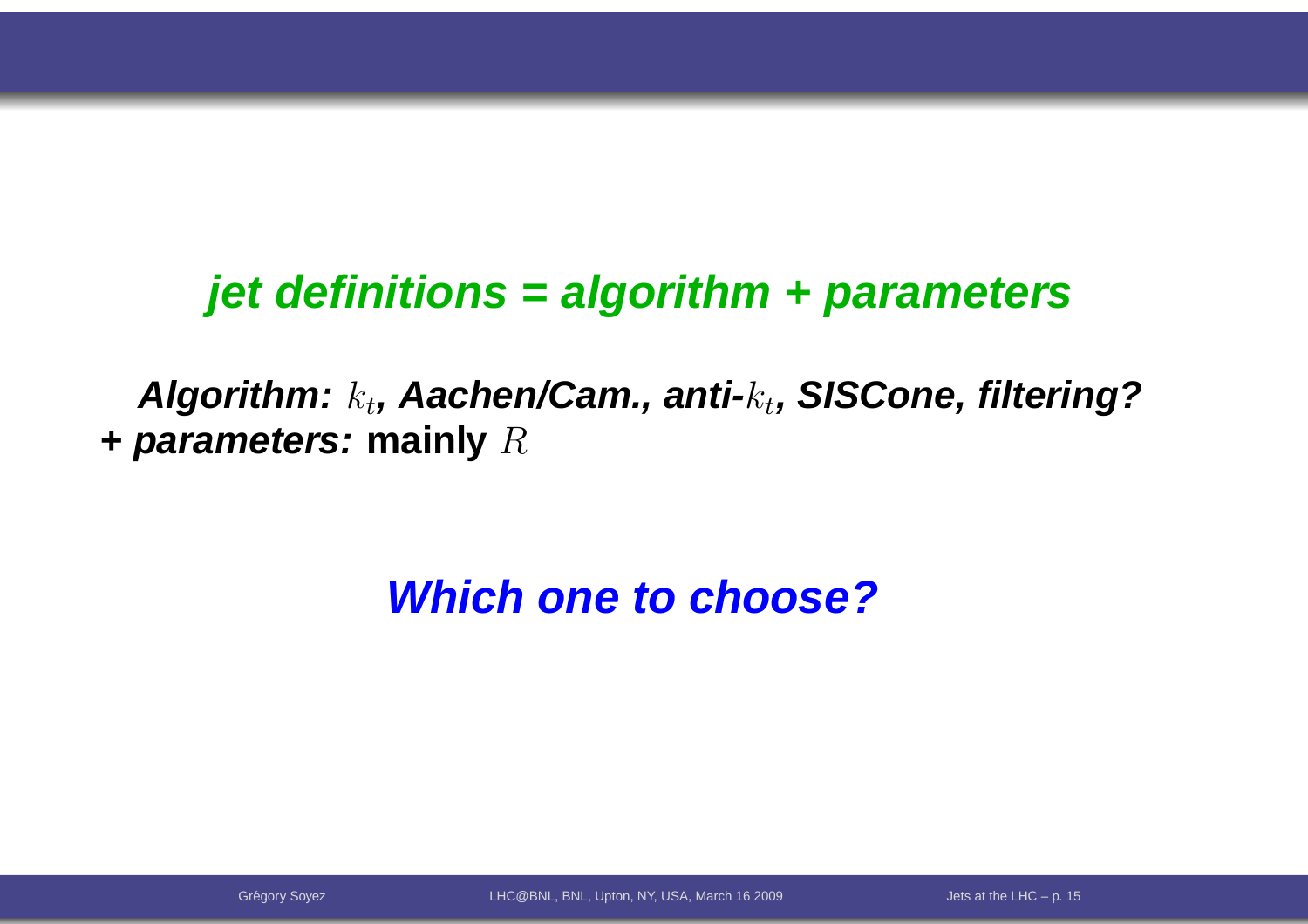### **Underlying idea**

Competition between

catching perturbative radiation $\bullet$ 



Out-of-cone radiation:

$$
\langle \delta p_t \rangle \propto -\int_R \frac{d\theta}{\theta} \sim -\log(1/R)
$$

not catching soft background radiation (underlying event)



$$
\langle \delta p_t \rangle \sim \text{Soft contents } \propto \text{ jet area } \sim R^2
$$

#### the coefficients depend on the algorithm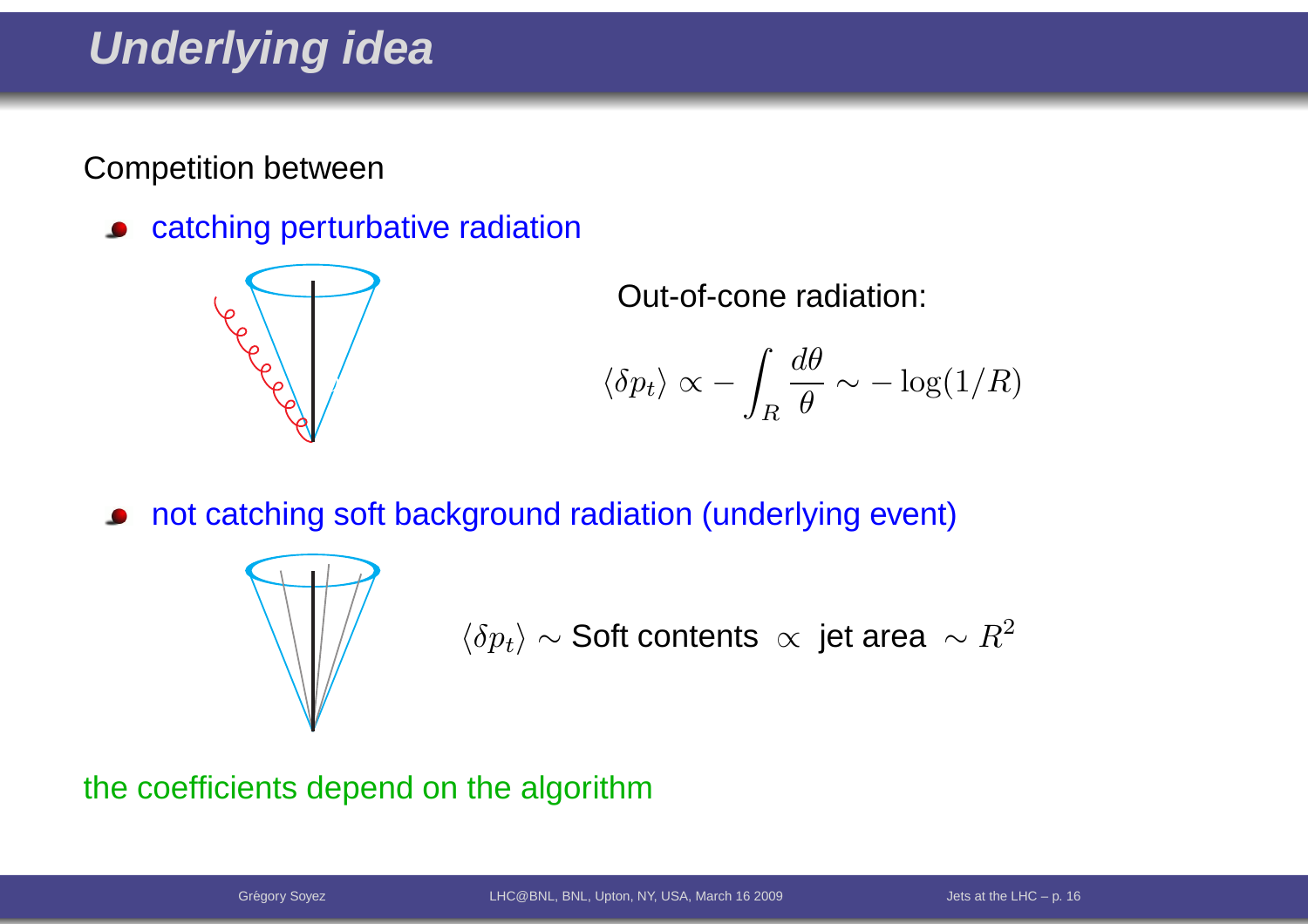### **Jet optimisation study**

We analyse 3 processes typical of kinematic reconstructions:

 $Z'\to q\bar{q}\to$ 2 jets and  $H\to gg\to$ 2 jets:

simple environment: identify 2 jets and reconstruct  $M_{Z^{\prime},H}$ source of monochromatic <mark>q</mark>uark/gluon jets scale dependence: mass of the  $Z^\prime/H$  varied between 100 GeV and 4 TeV<br>5. ... ficticious narrow  $Z^\prime, H$ 

 $t\bar{t}\to W^+bW^-\bar{b}\to q\bar{q}b q\bar{q}\bar{b}\to$ 6 jets:

 complex environment: identify 6 jets and reconstruct <sup>2</sup> topbalance between reconstruction efficiency and identification

#### with

- the 5 IRC-safe algorithms:  $k_t$ , Cambridge, anti- $k_t$ , SISCone, Cam+filtering
- jet radius varied between 0.1 and 1.5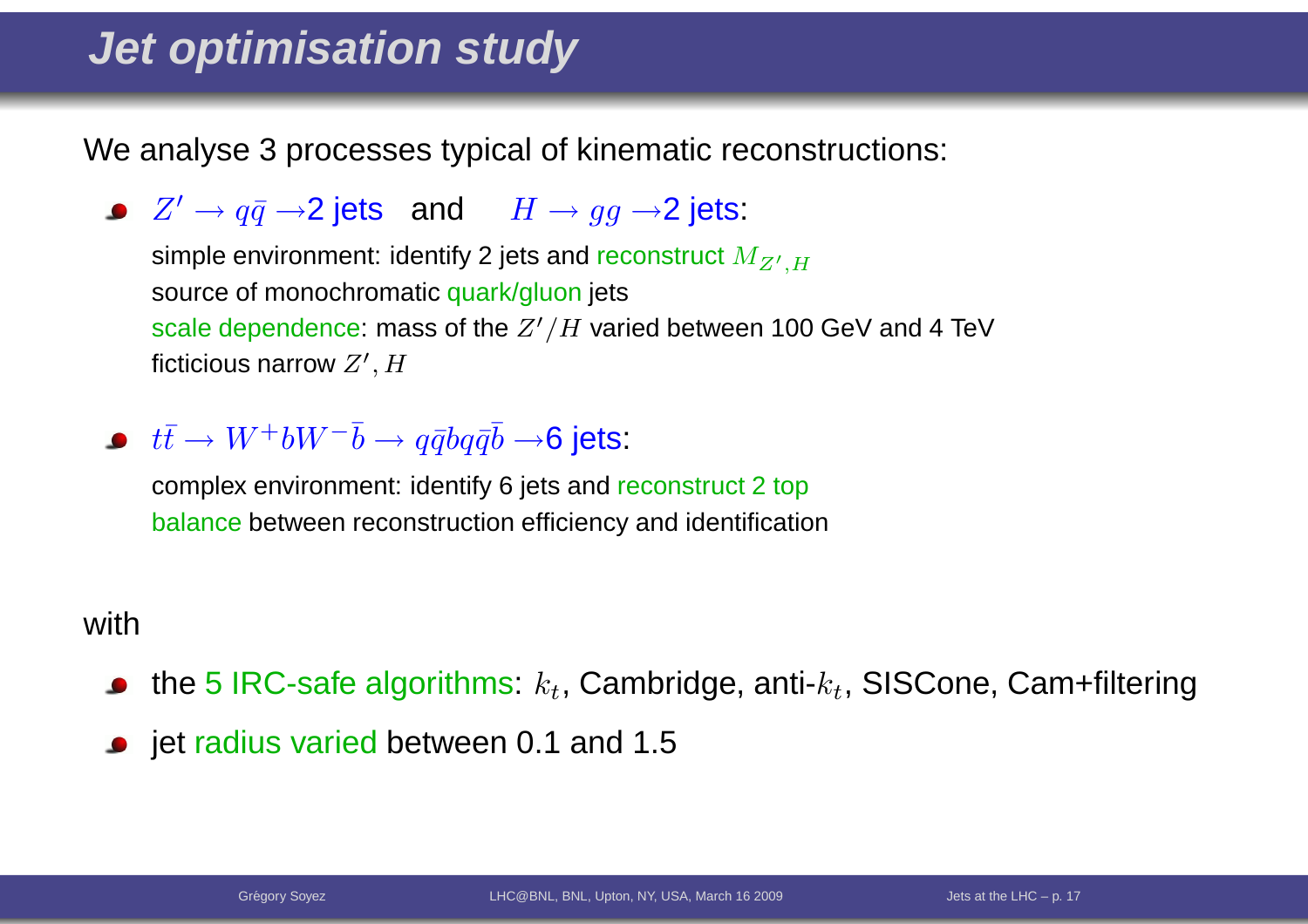## **Reconstruction quality (1)**

Measure of the jet reconstruction efficiency:

- Forget about measures related to parton-jet matching
- Forget about fits depending on the shape of the peak
- ⇒ $\Rightarrow$  maximise the signal over background ratio  $(S/\sqrt{B})$ <sup>a</sup> narrower peak is better.

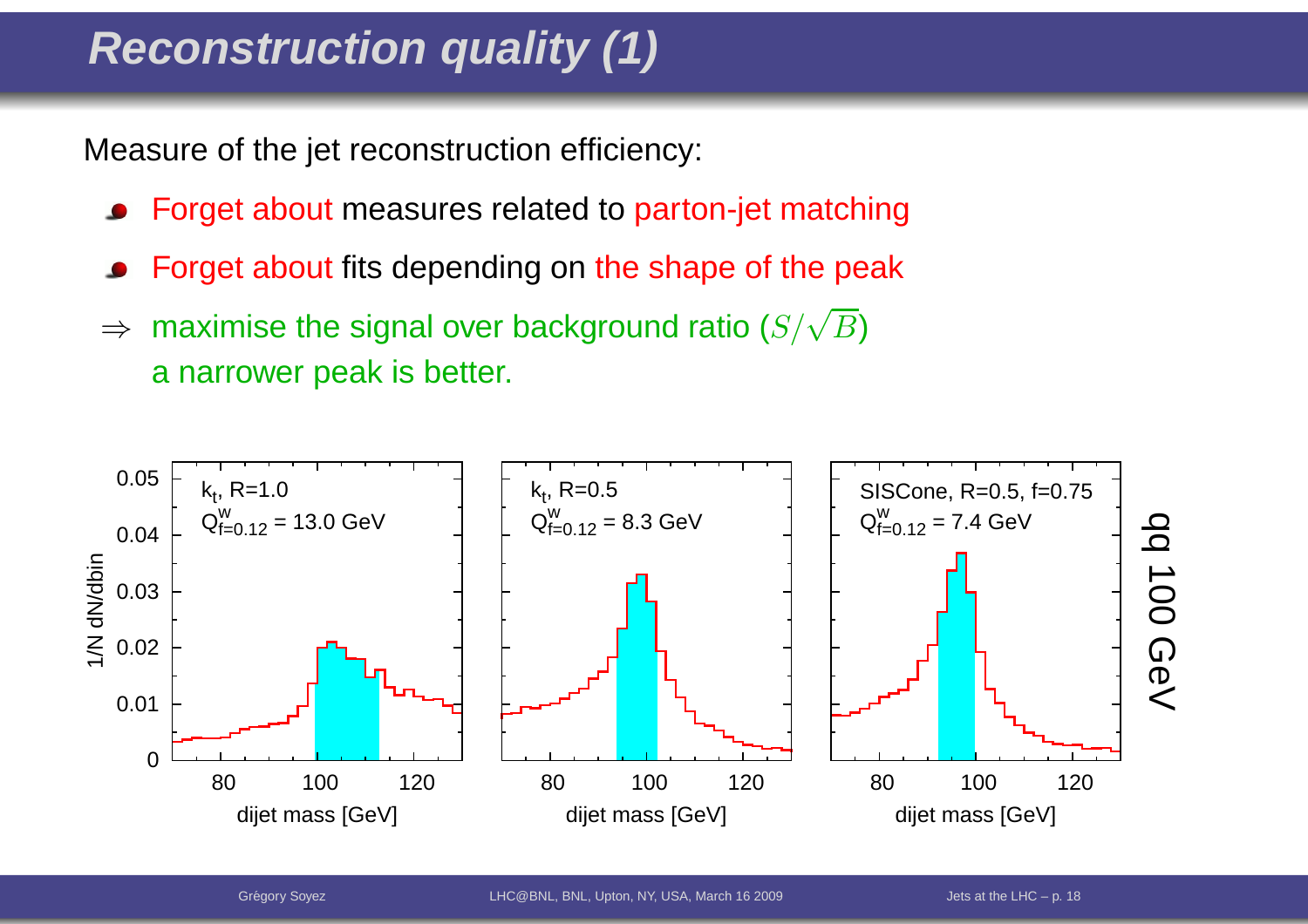## **Reconstruction quality (2)**

Assuming <sup>a</sup> constant background,

quality measure  $\longrightarrow$  effective luminosity ratio

$$
\rho_{\mathcal{L}}(JD_2/JD_1) = \frac{\mathcal{L} \text{ needed with JD}_2}{\mathcal{L} \text{ needed with JD}_1} = \frac{Q_{f=z}^w(JD_2)}{Q_{f=z}^w(JD_1)}
$$

e.g.  $\rho_{\mathcal{L}}(\mathrm{JD}_2/\mathrm{JD}_1) = 2$ 

 $\Leftrightarrow$   $\text{JD}_2$  $_{\rm 2}$  requires 2 times the integrated luminosity of  ${\rm JD}$ 1to achieve the same discriminative power.

Note: results cross-checked with <sup>2</sup> different definitions of the quality measure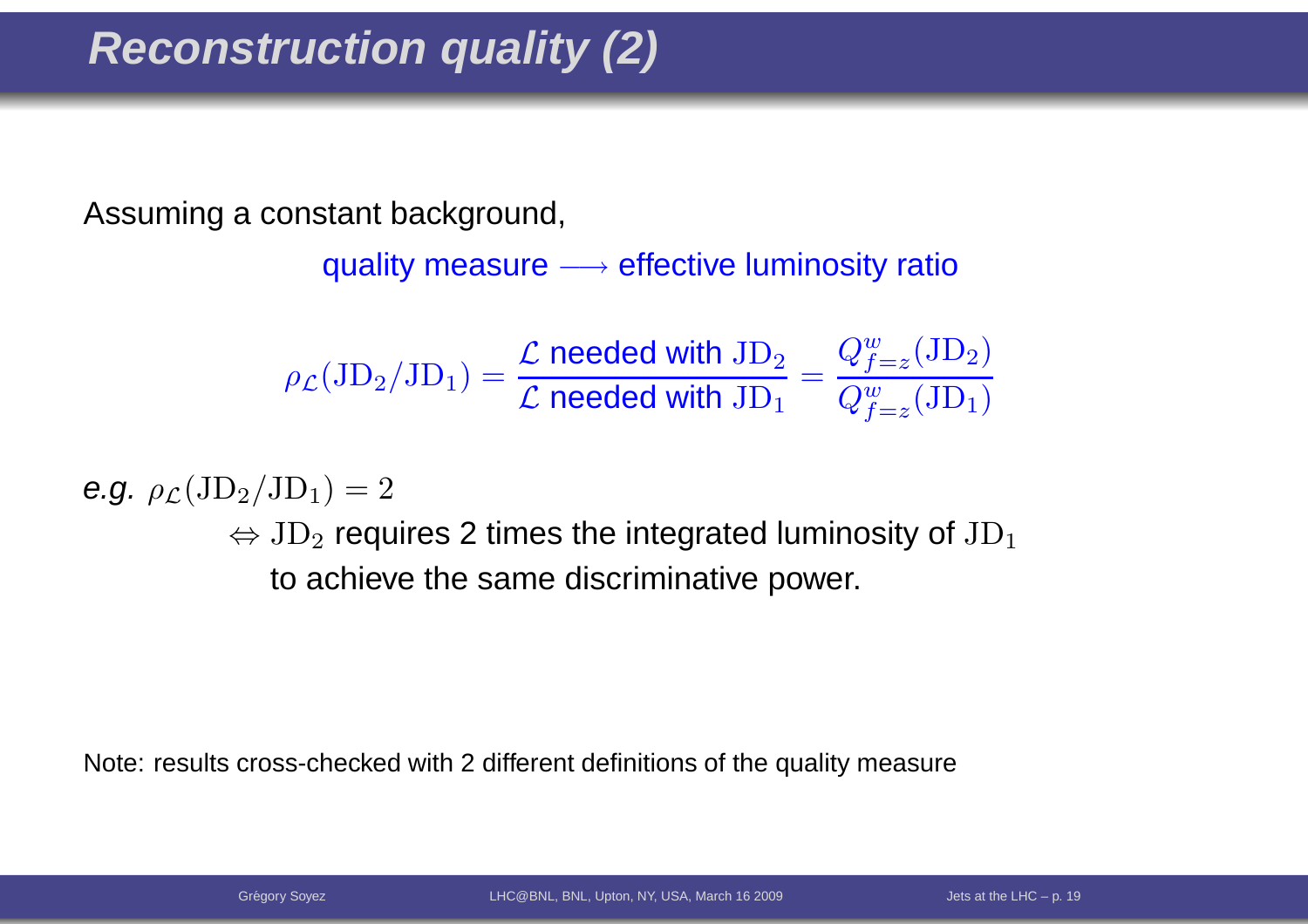#### **Best choices**



- SISCone and Cam+filtering perform better
- $R_{\mathsf{best}}$  strongly depends on the mass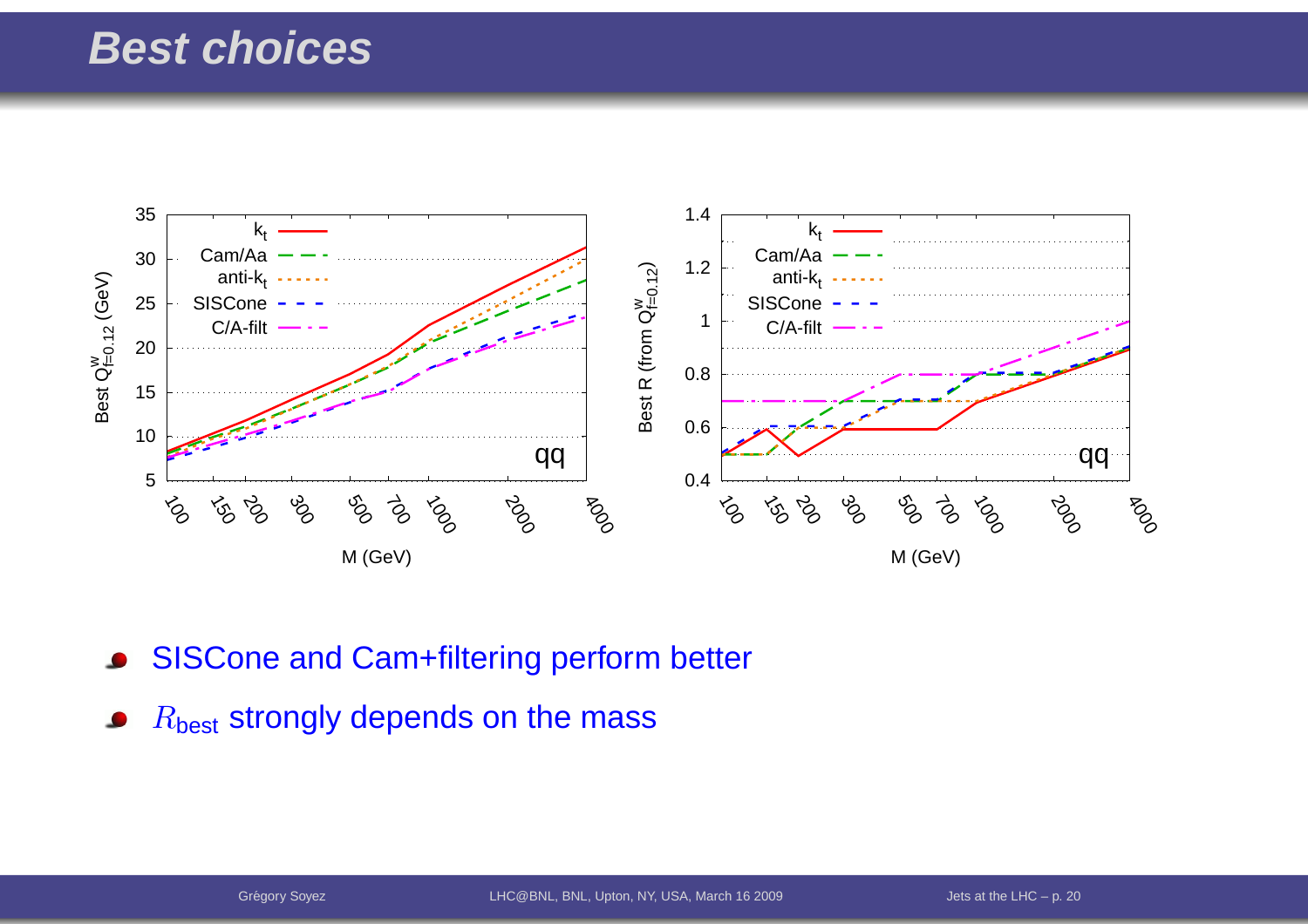#### **Quarks vs. gluons**



Same conclusions for gluon jets with slightly larger  $R$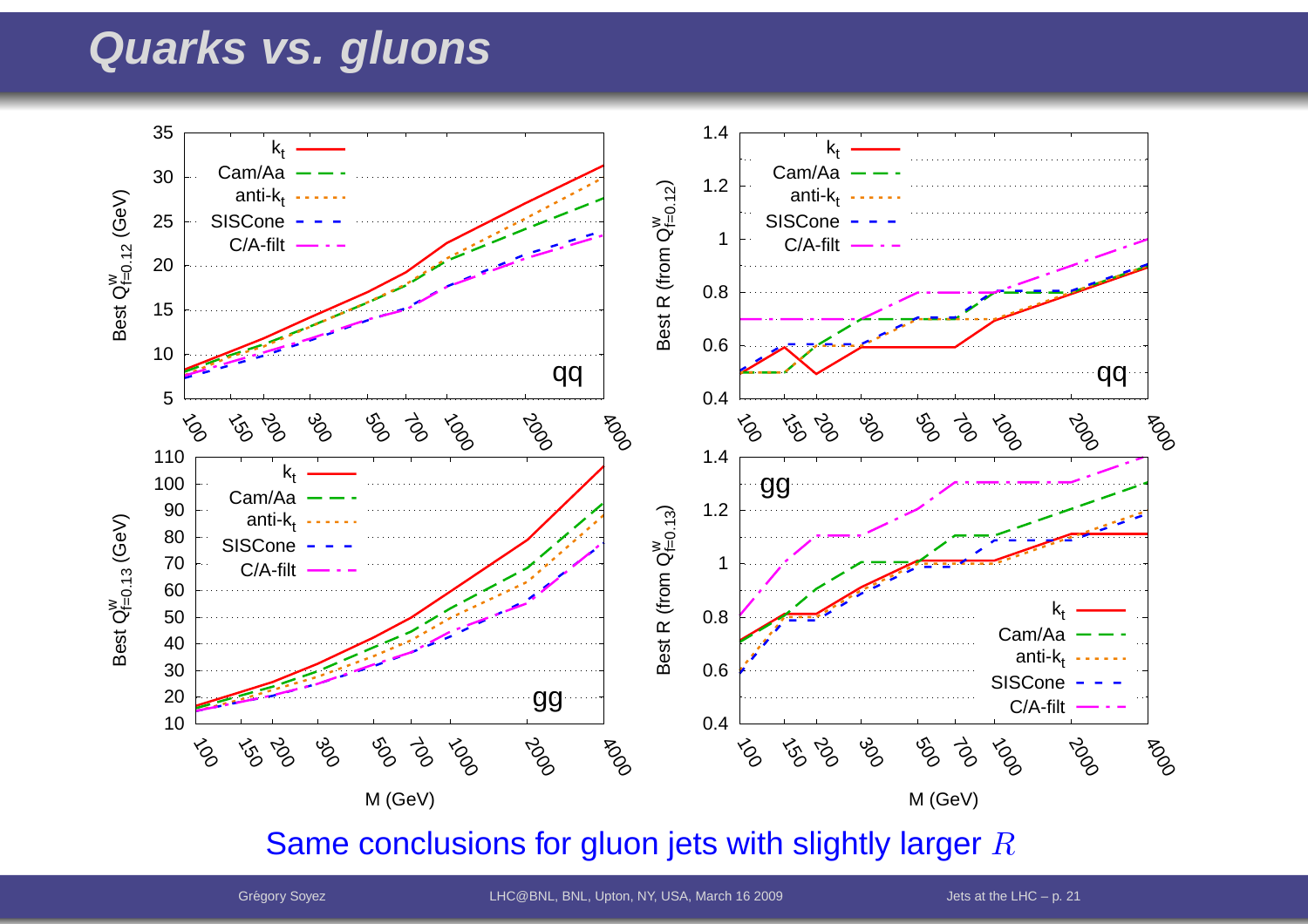#### **Luminosity ratios**



Mandatory at the LHC: Not choosing the best alg. AND  $R$  can be very costly for new discoveries

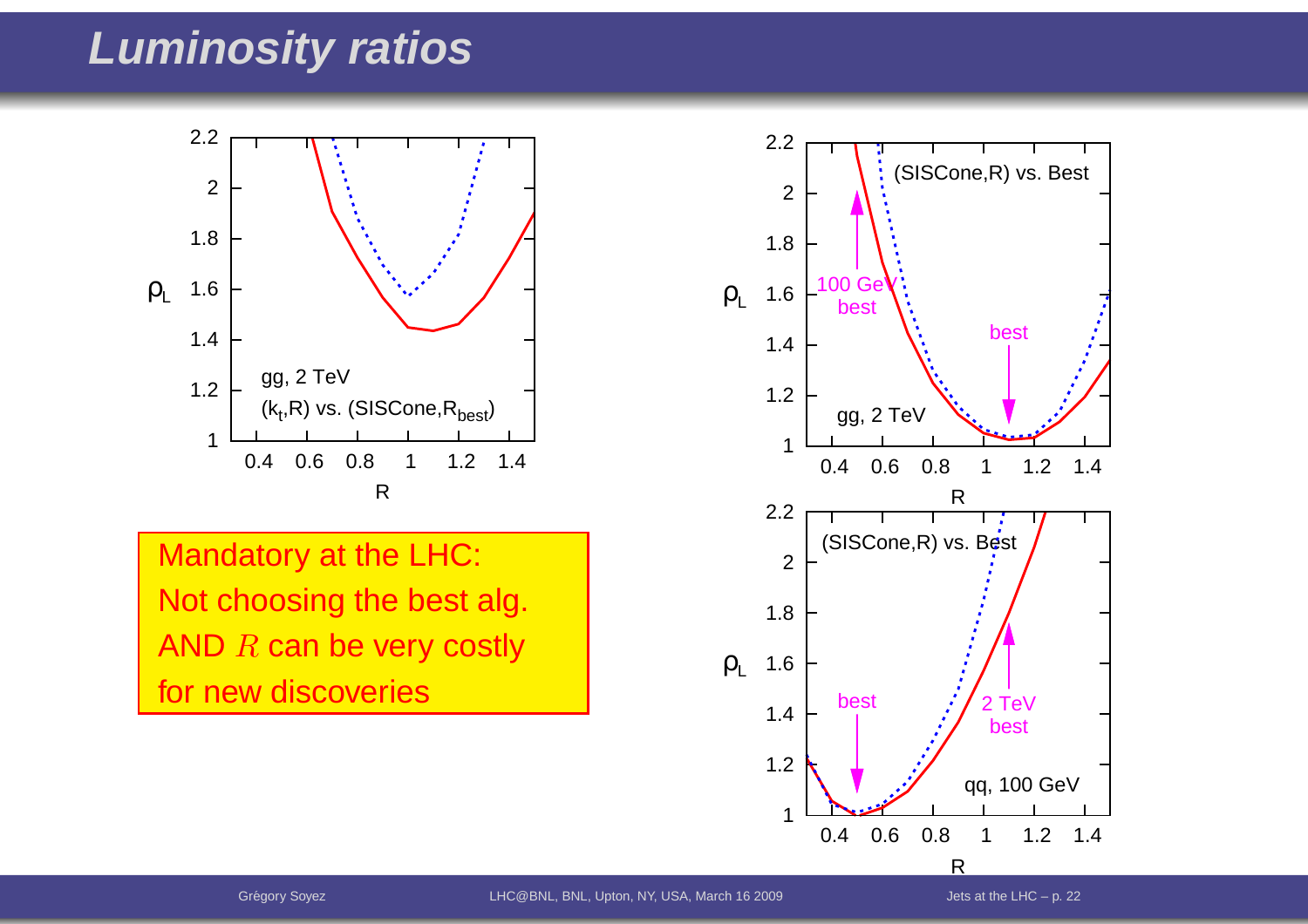#### **Conclusions**

New jet algorithms available



important for precision at the LHC!

Early discovery may rely on an optimal choice of <sup>a</sup> jet definition

- SISCone and Camb/Aachen+filtering slightly preferred
- Strong dependence on  $R$ : larger scales  $\leftrightarrow$  larger  $R$

Available from FastJet (or SpartyJet)

Check <u>http://quality.fastjet.fr</u> for interactive plots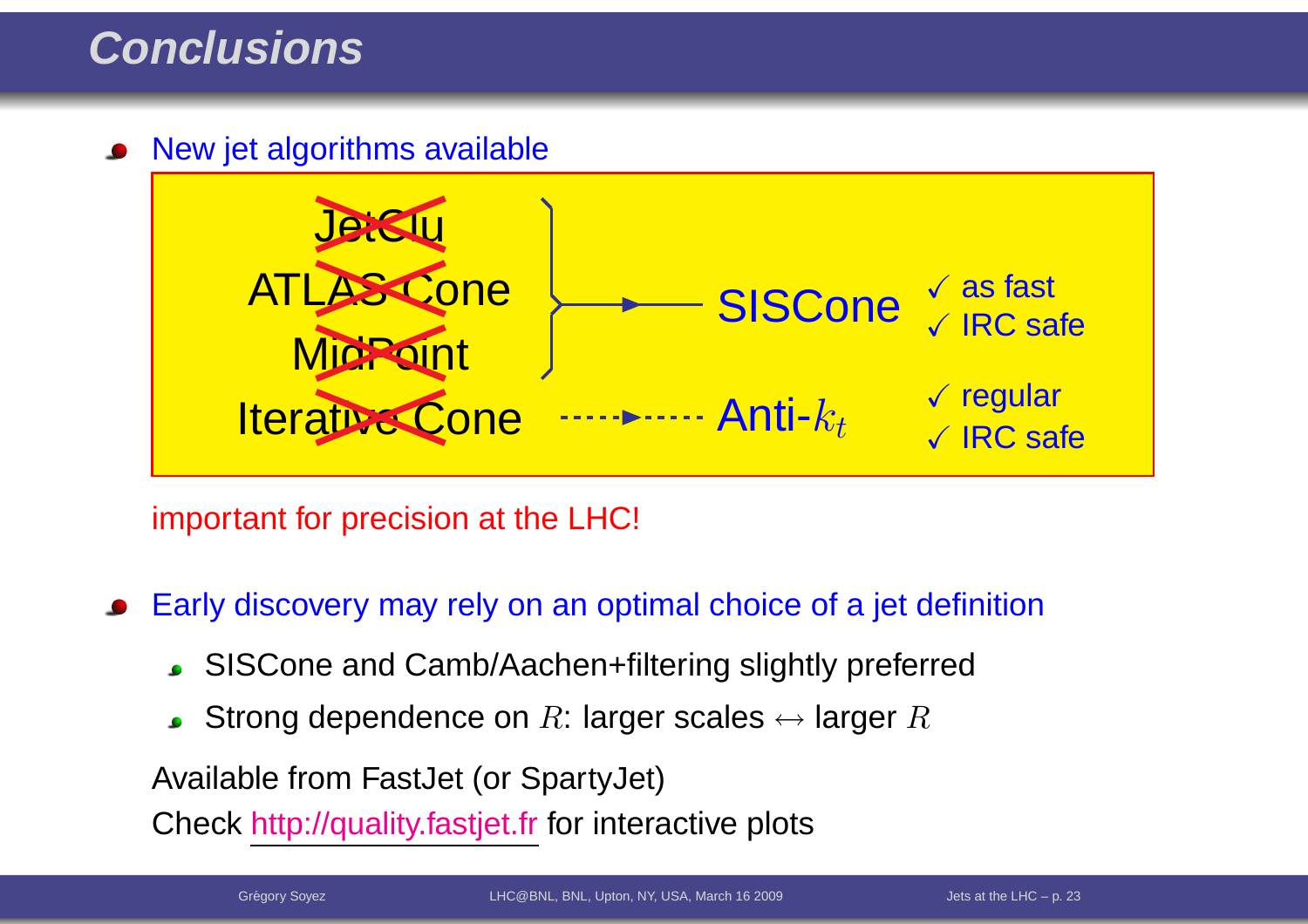#### **Backup slides**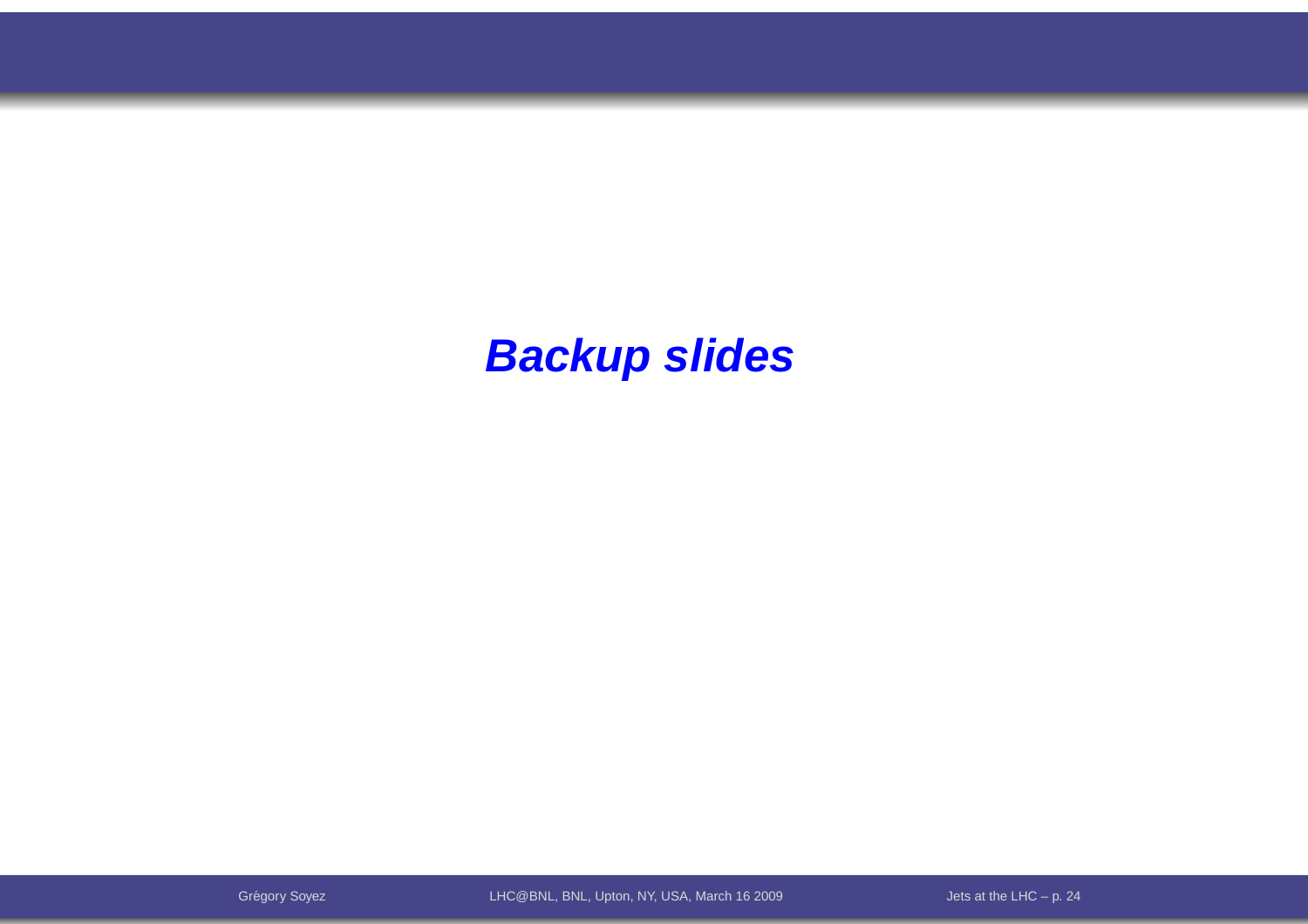### **Speed**



Recombination algorithms very fast [M. Cacciari, G. Salam, 06]

SISCone not slower than Midpoint (even with <sup>a</sup> <sup>1</sup> GeV seed threshold) $\bullet$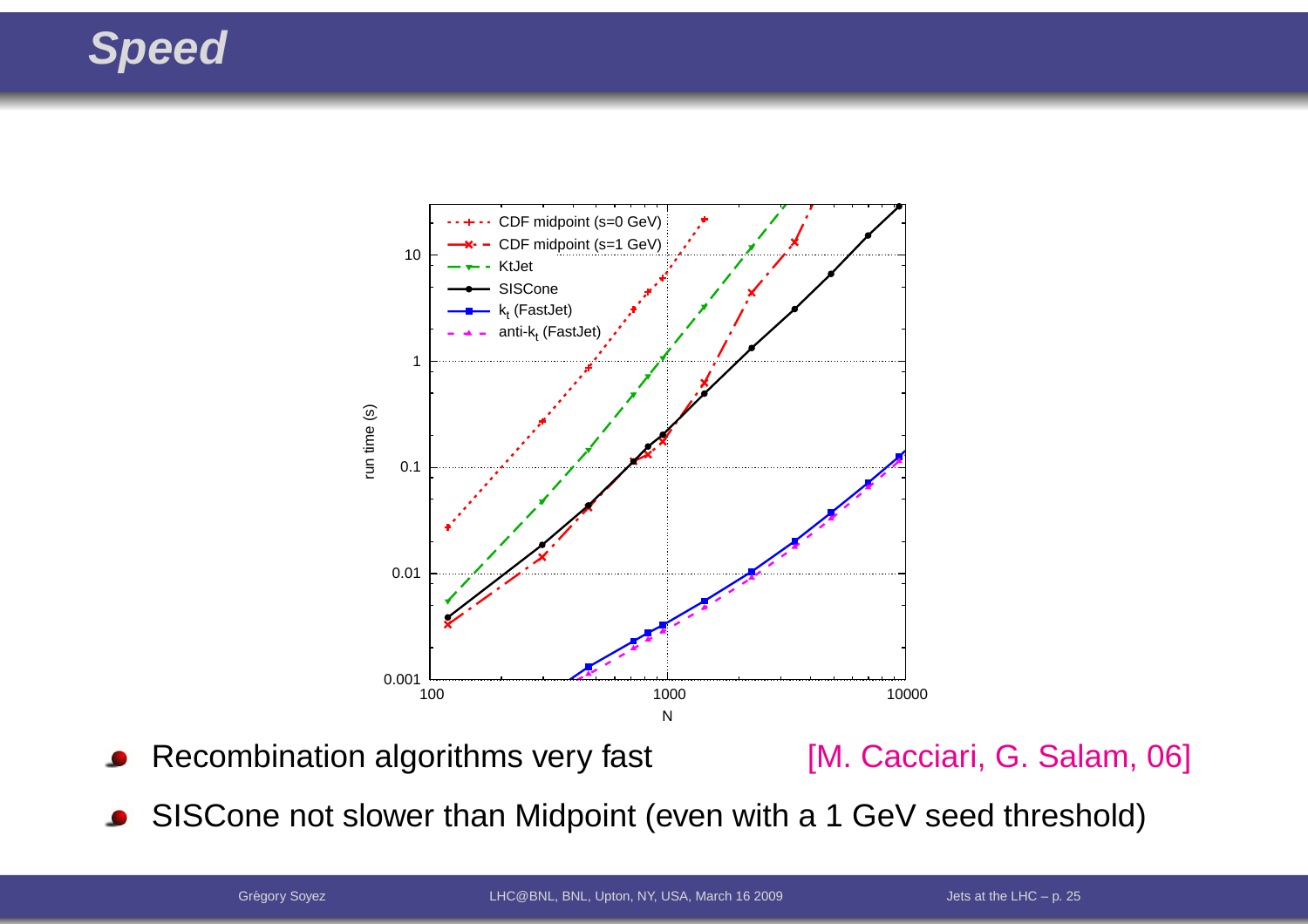#### **Optimisation - more results**

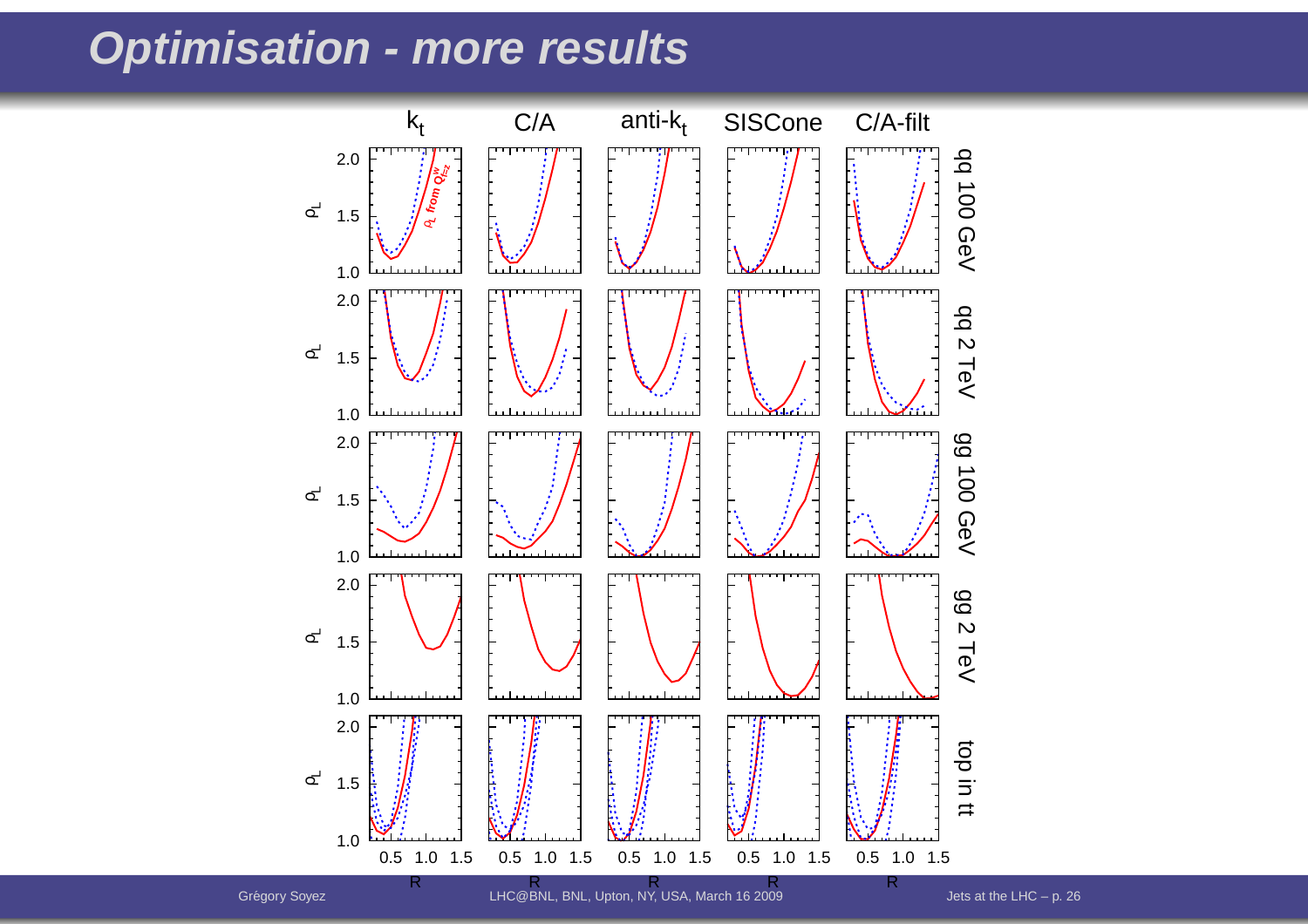Pileup  $\approx$  uniform soft background that shifts jets to higher  $p_t$ 



... that needs to be subtracted!

 $\Rightarrow$  Using jet areas!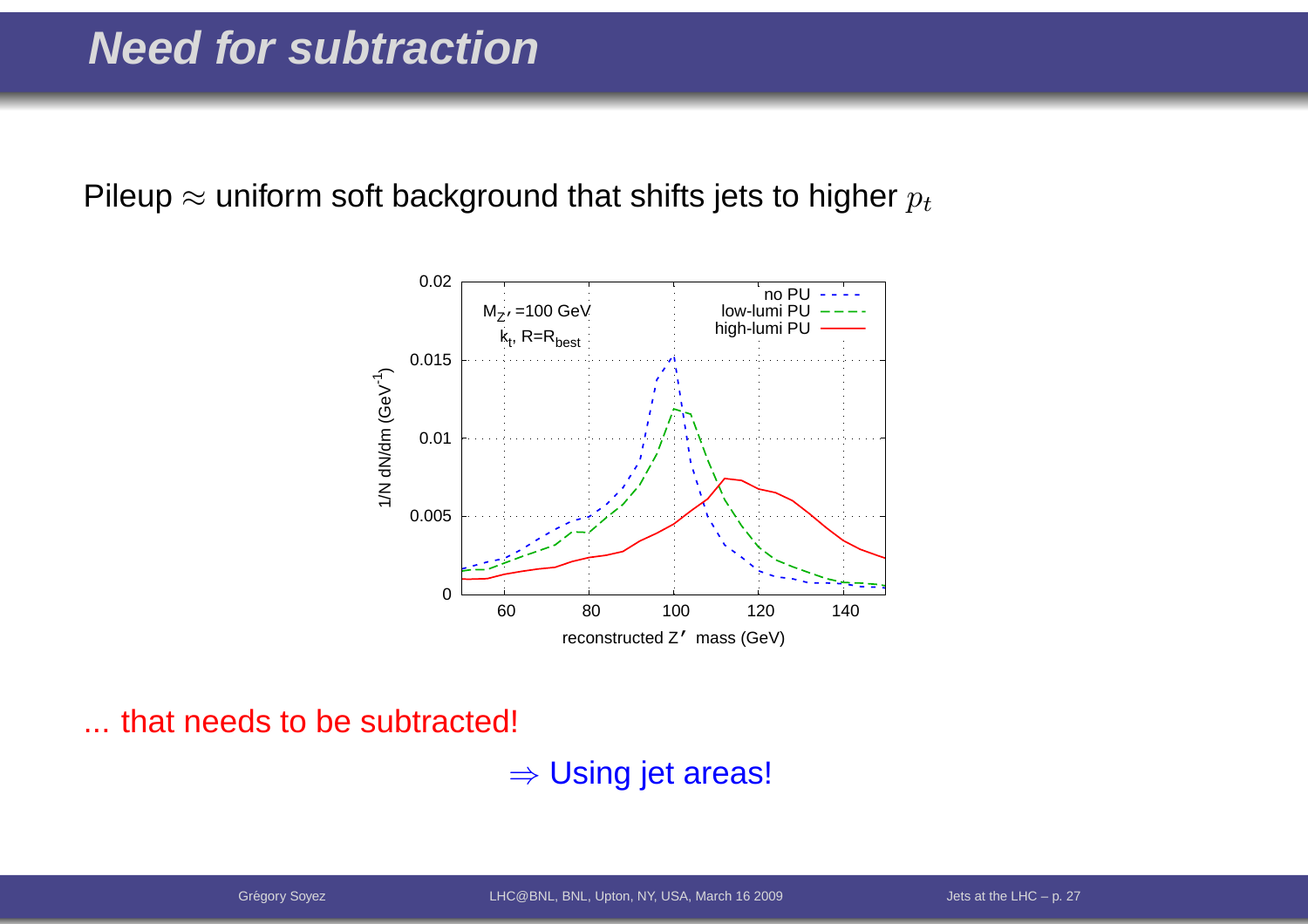#### **Pileup subtraction**

Basic idea: [M.Cacciari, G.Salam, 08]

 $p_{t,\text{subtracted}} \, = \, p_{t,\text{jet}} \, - \, \rho_{\text{pileup}} \, \times \, \text{Area}_{\text{jet}}$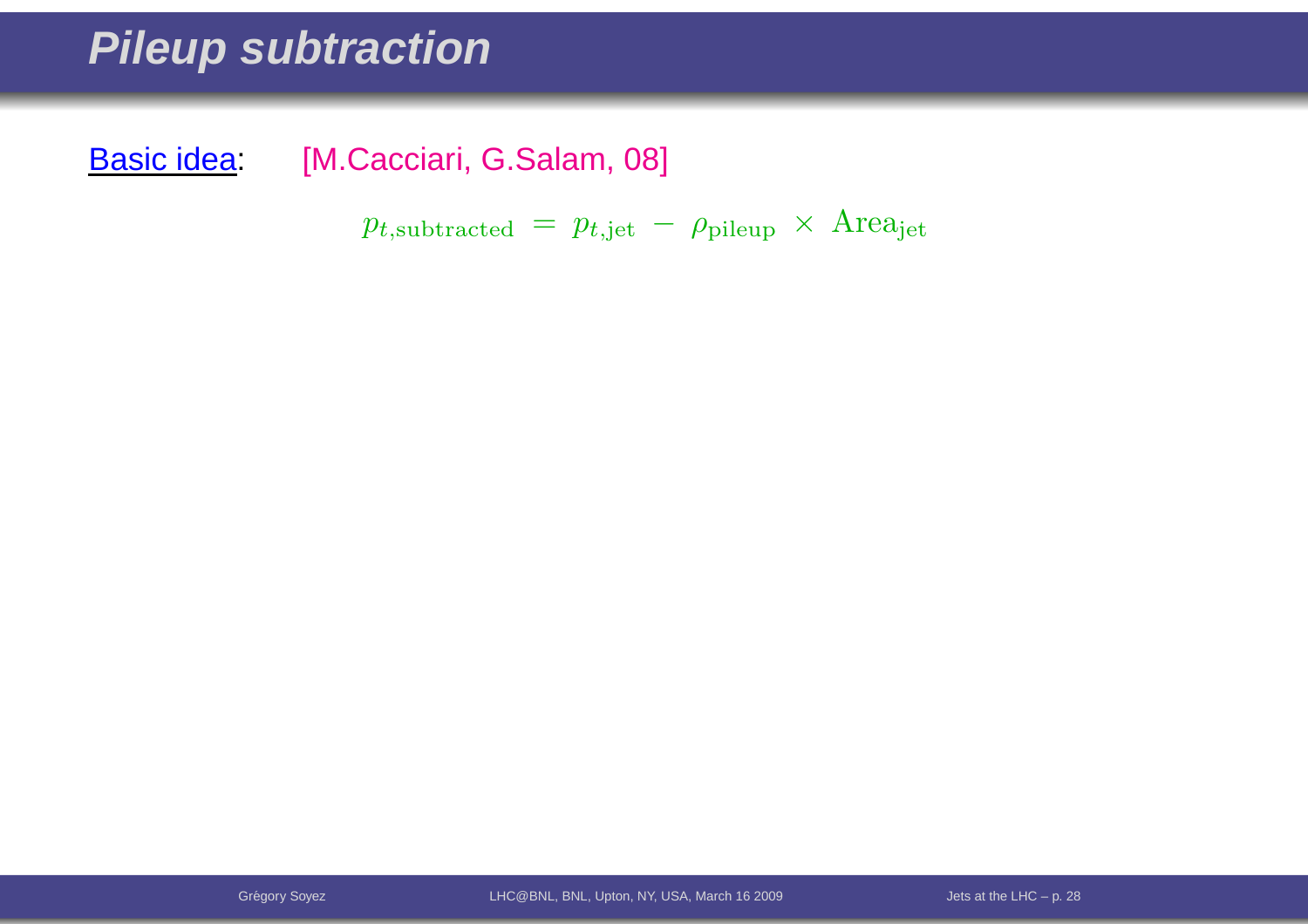#### **Pileup subtraction**

Basic idea: [M.Cacciari, G.Salam, 08]

 $p_{t,\text{subtracted}} \, = \, p_{t,\text{jet}} \, - \, \rho_{\text{pileup}} \, \times \, \text{Area}_{\text{jet}}$ 

- Jet area: [M.Cacciari, G.Salam, G.S., 08]
	- region where the jet catches infinitely soft particles (active/passive)
	- **tractable analytically in pQCD**

Example: area corrections from QCD radiation

$$
\langle \mathcal{A}(p_{t,1}, R) \rangle = \mathcal{A}_1 \text{ parton}(R) + \frac{C_{F,A}}{\pi b_0} \log \left( \frac{\alpha_s(Q_0)}{\alpha_s(Rp_t)} \right) \pi R^2 d
$$

| • area $\neq \pi R^2$   |             | passive                                                          | active |
|-------------------------|-------------|------------------------------------------------------------------|--------|
| area scaling violations | $k_t$       | 0.5638 0.519                                                     |        |
|                         | Cam         | $\begin{array}{ c c c c c } \hline 0.07918 & 0.0865 \end{array}$ |        |
|                         |             | SISCone   -0.06378 0.1246                                        |        |
|                         | anti- $k_t$ | $\bf{0}$                                                         |        |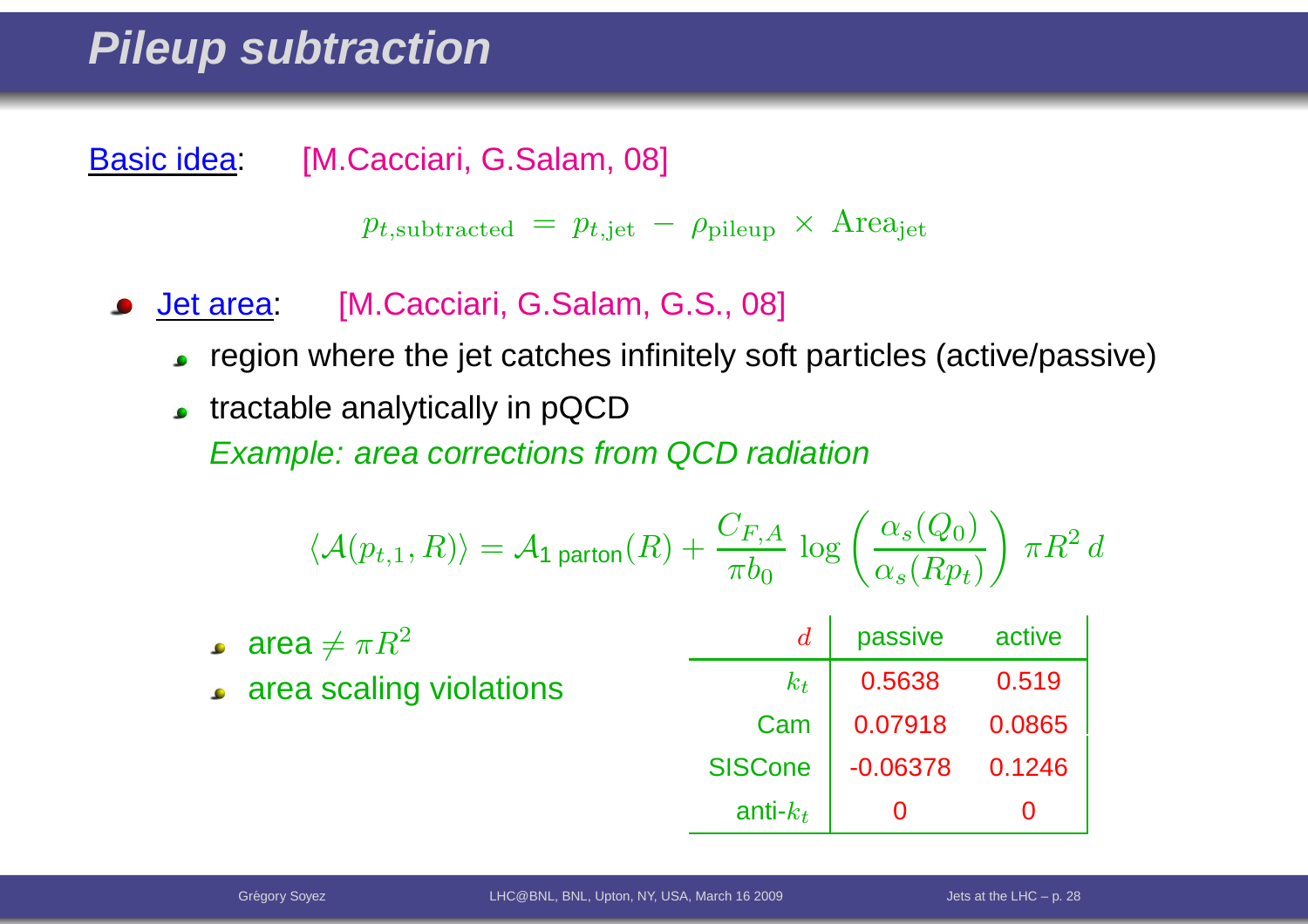### **Pileup subtraction**

Basic idea: [M.Cacciari, G.Salam, 08]

$$
p_{t,subtracted} = p_{t, jet} - \rho_{pileup} \times \text{Area}_{jet}
$$

- Jet area: [M.Cacciari, G.Salam, G.S., 08]
	- region where the jet catches infinitely soft particles (active/passive)
	- tractable analytically in pQCD
- Pileup density per unit area:  $\rho_{\text{pileup}}$ *e.g.* estimated from the median of  $p_{t,\text{jet}}/Area_{\text{jet}}$

#### implemented in FastJet on an event-by-event basis

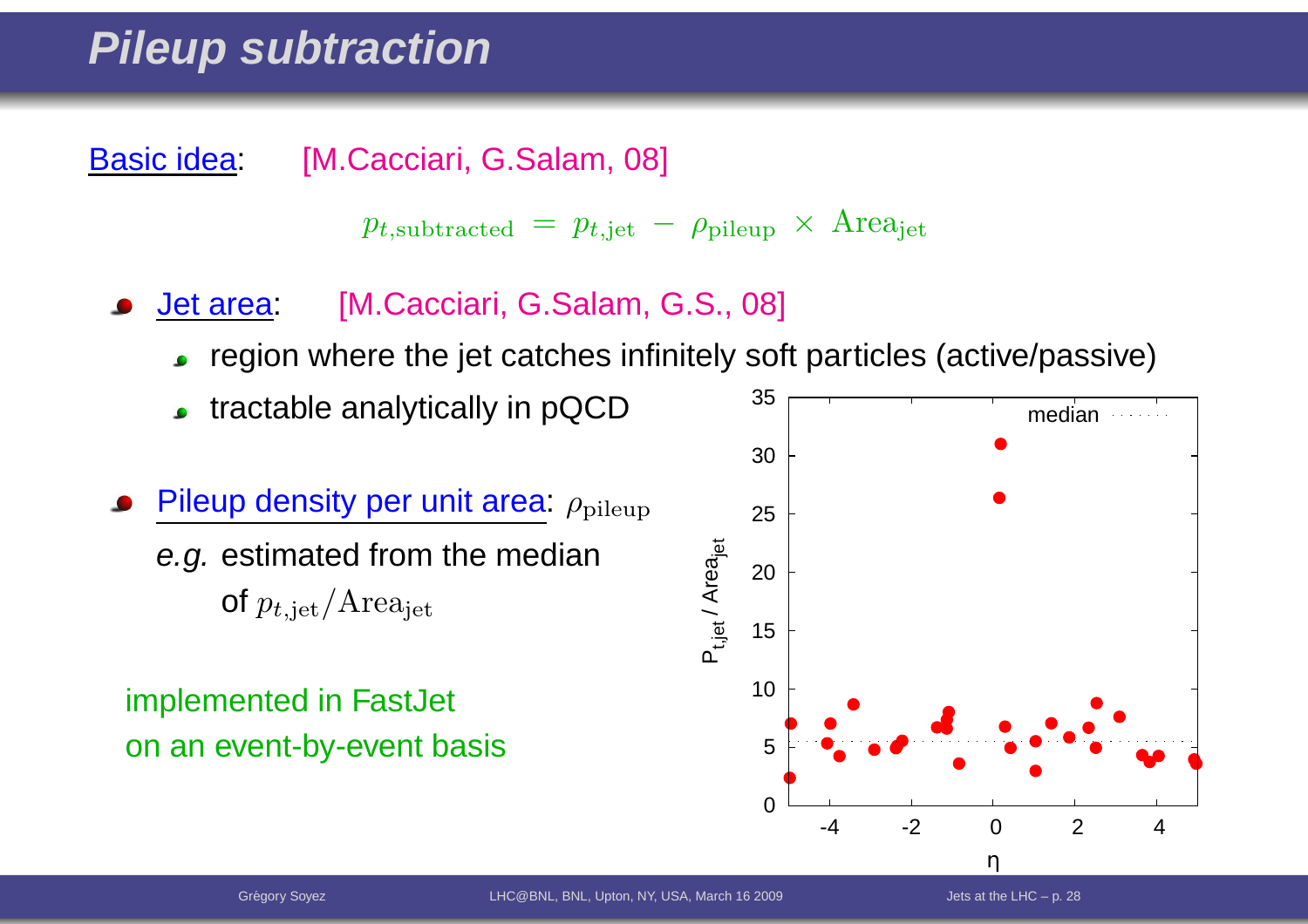#### **Subtraction at work**